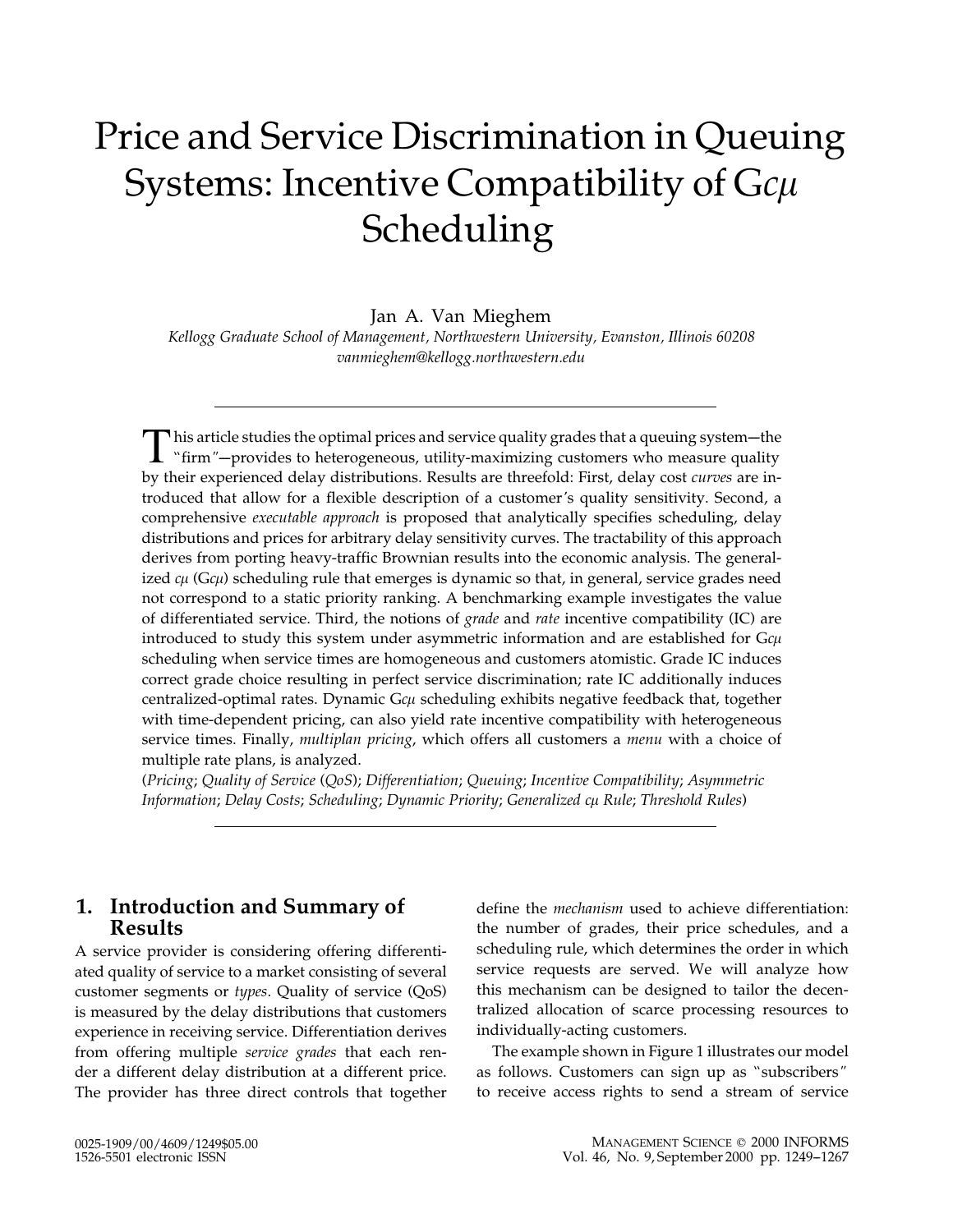### Figure 1 A Differentiated Quality of Service Model Where Customer Types Choose Service Grades and Submission Rates, and the Service Provider Decides on the Number of Service Grades, Their Prices, and Scheduling



requests or ''jobs" to one or multiple service grades over time. A customer type is multidimensional and characterized by a triplet of functions: a gross utility function specifies the value that a customer derives from service, a delay cost function models QoS sensitivity by specifying the value degradation that accompanies longer delay, and a service time distribution function. Customers choose service grades and submission rates that maximize their net utility, which is gross utility minus delay costs and price. The decision structure considers two objectives for the service provider: maximize total system utility (social pricing) or its own server profits (monopoly pricing).

This article strives to contribute along three dimensions. The first dimension concerns model formulation: this model introduces delay cost curves that allow a flexible description of a customer's quality sensitivity, as assumed for type 1 in Figure 1. Virtually all of the literature has restricted attention to linear delay costs-i.e., one marginal cost number per typeand associated static priority scheduling rules. Including delay cost curves is an important addition because delay sensitivity is nonlinear in many practical settings, such as telephone and Internet service or where lead-times or due-dates are concerned. The model also presents an integrated approach to service design, pricing, and execution. Conventional models take QoS levels as exogeneously given, usually in the form of hard QoS guarantees quoted to customers as in Maglaras and Van Mieghem (2000). Here, delay cost functions are the building block to value QoS, and differentiation and associated delay distributions emerge endogeneously from profit-maximizing firm behavior. Associated with each service grade, then, is a price and delay distribution measuring the expected, but not guaranteed, QoS level.

The second dimension concerns mode of analysis and solution technique. Optimal service levels are determined by an optimal scheduling rule, which is unknown for a general delay cost structure. Instead of restricting attention to exact optimality and linear delay costs, this article proposes to approximate the optimal unknown policy by a concrete scheduling rule, called the generalized  $c\mu$  (G $c\mu$ ) rule, which is asymptotically optimal in heavy traffic as shown in Van Mieghem (1995). Moreover, G $c\mu$  is a dynamic scheduling rule so that, in general, service grades need not correspond to a static priority ranking. By importing simple heavy-traffic Brownian results, this approximate mode of analysis makes complex stochastic, economic systems tractable. Its power is manifested by its results: We present an executable proposal that specifies dynamic scheduling policies and its associated delay distributions and prices analytically for arbitrary delay sensitivity curves. As an example, we analyze the value of offering differentiated service. The model is also sufficiently general to serve as a first step in extending the analysis to a network setting, for which our approximate mode of analysis should prove useful.

Finally, the third dimension concerns the study of price and service discrimination under full and asymmetric information. We analyze three cases, listed in decreasing order of information availability and allowed actions (and thus decreasing performance):

1. In the centralized system the service provider has full information and can directly control all customer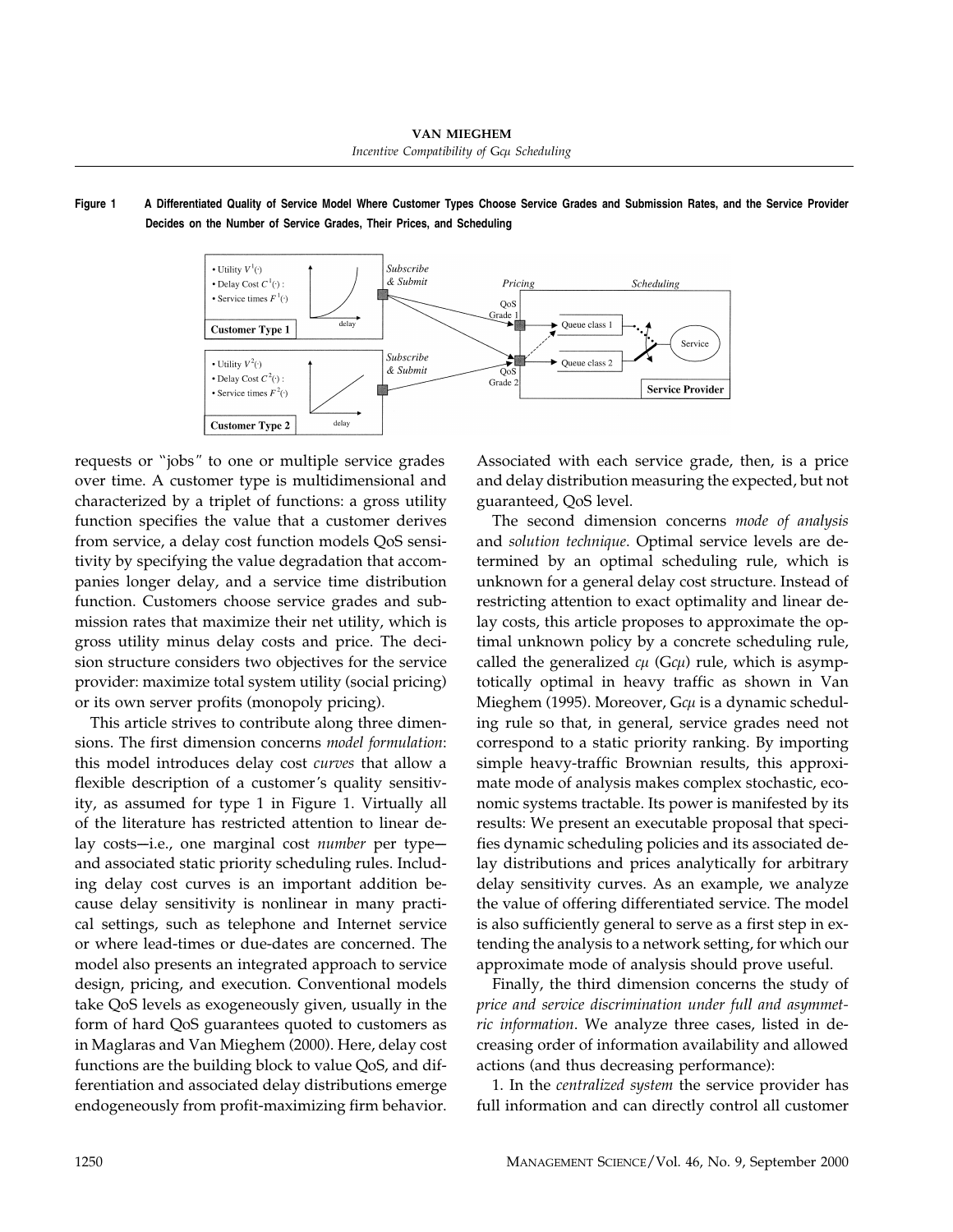rates. Optimal scheduling differentiates by customer type resulting in perfect service discrimination. In queuing terminology this means that queuing classes, which contain the finest information set on which a scheduling rule can be defined, correspond to customer types. The centralized system yields an upper bound on the performance of decentralized systems in which the service provider uses grades and prices to indirectly control customer-chosen grades and rates.

2. Under full information, the server observes each job's originating customer type and can implement perfect service discrimination, regardless as to which grades customers choose.<sup>1</sup> With correct allocation of job types to queuing classes, as indicated by the dotted line in Figure 1, prices only need to influence the total rate into each class. If the server can set customer-specific prices, offering and pricing one grade is sufficient to induce each type to choose the centralized-optimal rate. Such a mechanism in which customers self-select the centralized-optimal rate is called rate incentive-compatible (IC). It perfectly coordinates the decentralized system and achieves perfect price discrimination. If the server cannot set customerspecific prices, it can still replicate the former outcome by offering as many grades as there are types and have grades correspond to queuing classes. Under full information, scheduling control by itself<sup>2</sup> can induce customers to each self-select their centralized-optimal grade, which is called grade incentive compatibility. Grade-specific prices can then again be set only to induce the centralized optimal rates. Section 3 shows that with full information, customer reservation prices can be extracted by a customer-specific two-part tariff, consisting of a fixed subscription fee and variable usage fee.

3. Under asymmetric information, the service provider cannot observe the type of a job. Grade information now is the finest information on which the server can price and schedule, which typically leads to imperfect service and price discrimination. (For example, in Figure 1, queuing class two may hold customers of either type and the server cannot distinguish between them.) Under asymmetric information, pricing and scheduling interact to induce grade and rate choices and grade incentive compatibility can no longer be achieved through scheduling only. Thus, grade and rate IC are much harder to achieve than under full information where the two can be effectively separated. In special cases, however, the mechanism may achieve the dual goal of inducing customers not only to choose the "right" grade, but also the "right" rate to that grade. We establish such grade and rate incentive compatibility for  $G\epsilon\mu$  scheduling when customers are atomistic and have homogeneous service time distributions. This directly extends the results of Lederer and Li (1997) and Mendelson and Whang (1990) for static priority queuing to dynamic  $G\epsilon\mu$  scheduling with arbitrary delay cost functions. We explain how negative feedback inherent in dynamic G $c\mu$  scheduling and time-dependent pricing can reinforce each other to also yield rate incentive compatibility when service time distributions are type-dependent. Finally, instead of offering all customers a single price plan the firm can offer a *menu* with a choice of multiple rate plans, known as multiplan pricing and widely adopted in practice. The analysis of multiplan pricing in economic queuing models with asymmetric information appears to be novel.

The outline of this article is as follows. This introduction concludes with a short literature review below. Section 2 presents the model. Section 3 analyses Cases 1 and 2: the centralized system followed by full information. Section 4 shows how to derive the  $Gc\mu$ scheduling rule and its delay distributions. Section 5 illustrates this approach by valuing differentiated service using the G $c\mu$  rule versus traditional fixed priority and FIFO service. Section 6 analyzes the third case of asymmetric information. Section 7 offers concluding remarks.

Lederer and Li (1997) and Mendelson and Whang (1990) provided our main starting inspiration. The literature that studied the use of pricing to manage the impact of externalities in congestion systems is extensive and appears to have been started by Naor

<sup>1</sup> Discriminatory service highlights scheduling as a valuable lever to improve price discrimination in backoffice operations such as e-commerce or call-centers where the server may have full type information.

 $2$  For example, willfully delaying any type  $i$  job submitted to grade  $j \neq i$  for a long time inflicts such high delay cost onto type i that would discourage such choice of grade.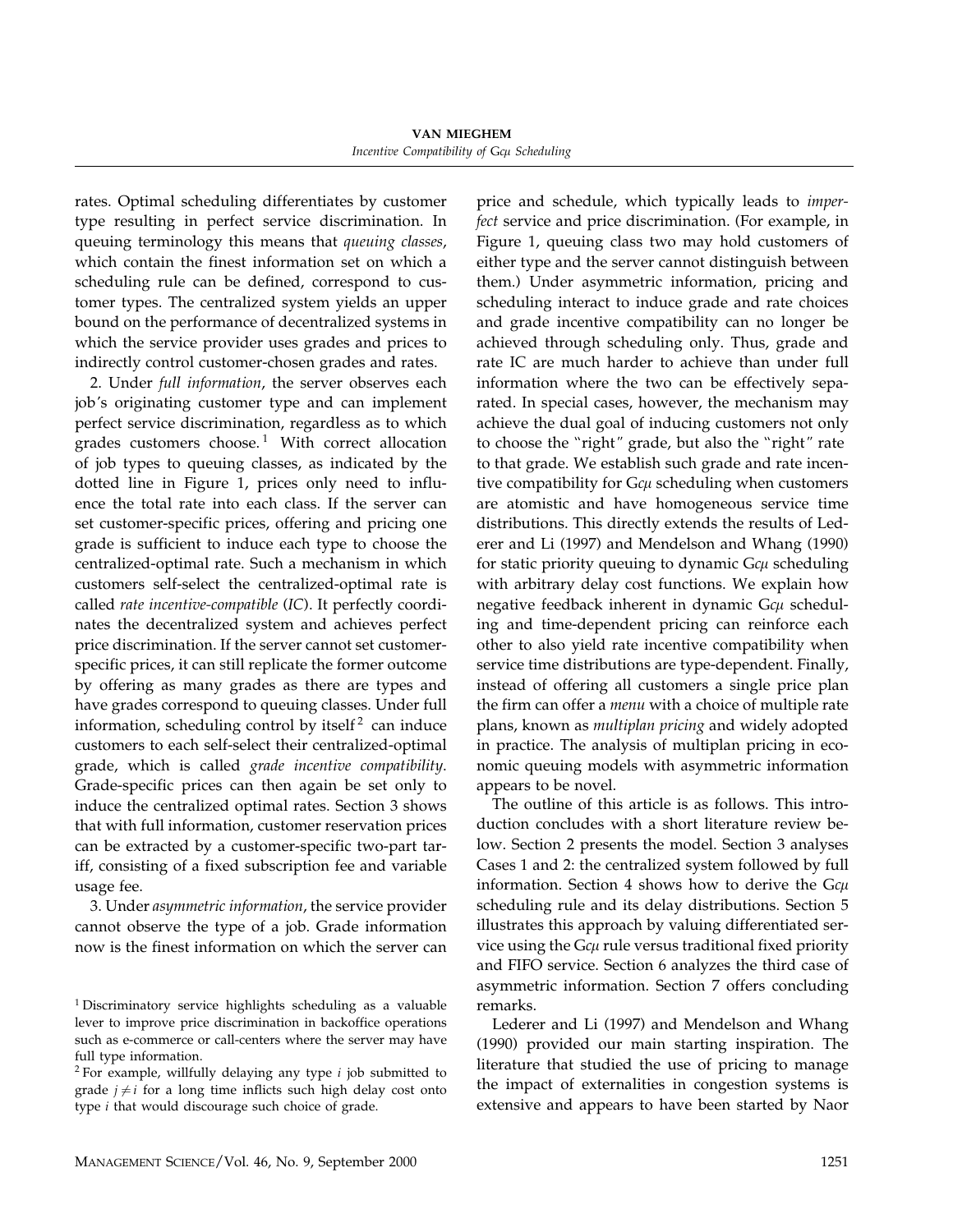VAN MIEGHEM Incentive Compatibility of Gcµ Scheduling

(1969). Knudsen (1972) and Lippman and Stidham (1977) first highlighted the difference between profitmaximizing and socially optimal control of queuing systems. In a hallmark paper, Mendelson (1985) embedded the queuing system in an economic framework. Dolan (1978), Mendelson and Whang (1990), and Rao and Petersen (1998), among others, study incentive-compatible pricing of static priority queues. De Vany and Saving (1983), Reitman (1991), Loch (1991), Lederer and Li (1997), and Cachon and Harker (1999) consider delay-quality differentiation in competitive industry models. Lui (1985) and Ha (1998) add service-rate effort as an additional decision variable to incentive-compatible pricing for homogeneous customers under FIFO scheduling. Bradford (1996), adds static routing control. Afeche and Mendelson (2000) take a first crack at the network extension. Ha (1999) shows that a single variable price is optimal and incentive compatible for heterogeneous customers that choose service requirements under uniform processor sharing. Finally, we refer to Courcoubetis (1998) and Gibbens and Kelly (1999) for an overview of the Internet-related pricing literature, which seems fairly disconnected from the above.

## 2. A Multitype, Multiservice Subscription Model

A basic element of the formulation is a model of the heterogeneity of customer behavior and of service offerings. For this purpose, each customer or market segment is classified as one of several types, indicated by superscripts  $i = 1, \ldots, m$ , while the different service grades are indicated by subscripts  $k = 1, \ldots, n$ .

Customer Behavior Modeling. Customers can sign up as subscribers to receive access rights to send a stream of service requests or ''jobs" to the service provider over time. They can distribute their total service needs over the various service grades. We model customer type i's stream of service requests as a renewal vector process with average rate of requests sent to grade *k* denoted by  $\lambda_k^i$ . The *n*-dimensional subscription rate vector  $\lambda^i = (\lambda_1^i, \ldots, \lambda_k^i, \ldots, \lambda_n^i)$  represents the strategic decision variable of customer type i.

Type i customers are identified by a triplet of functions  $(V^i, C^i, F^i)$  defined as follows. Receiving services at total rate  $\lambda^i_+ = \sum_k \lambda^i_k$  generates gross utility or value  $V^i(\lambda^i_+)$  per unit of time to customer type *i*. At the same time, any delay in receiving service may degrade that value. That is, a particular type  $i$  job may have to wait some time t before service is initiated, inflicting a delay *cost*  $C^{i}(t)$  onto customer type *i*. The actual processing time needed to serve a request is called the service time. As usual, service times are assumed to be iid random variables with generic representative  $\tau^i$  with cumulative distribution function  $F^i$ .

Customers may split their total service needs over the various service grades, precisely because a ''better" grade may provide more timely service and reduce delay costs. Customer i's delay experienced by a service request to grade  $k$  is modeled by the generic random variable  $t_k^i$ , because delays may depend on quantities that are unknown at the time when customer  $i$ makes her subscription decision. Thus, customer  $i$  will make her subscription rate decision  $\lambda_k^i$  to grade k anticipating a total grade  $k$  delay cost rate  $\lambda_k^i$ EC ${}^{i}(t_k^i)$ , where E denotes the expectation operator under equilibrium conditions (a precise notion of equilibrium will be discussed later). After processing a job, a customer must pay a price that may be a function of the actual (expost observed) processing time  $\tau^{i}$  and of the chosen grade. In addition, depending on the regulatory environ*ment*, the price may be customer-specific. If customerspecific pricing is not allowed, then all customers must be offered the same price contract. In general, then, customer type i's ex-ante expected payment rate (per unit of time) can be denoted by  $EP<sup>i</sup>(\lambda<sup>i</sup>, \tau<sup>i</sup>)$ , which we simplify to  $P^i(\lambda^i)$  if the charge is not explicitly servicetime dependent and to  $EP(\lambda^i, \tau^i)$  if customer-specific pricing is not allowed. In equilibrium, customer  $i$  will make her subscription rate decision<sup>3</sup>  $\lambda^{i}$  to maximize

<sup>3</sup> We first assume that a single decision maker sets the subscription vector  $\lambda^i$  for customer type *i*. This implies that each customer type either represents one major customer (e.g., corporate customer of an IT service provider) or many customers who *collusively* set  $\lambda^i$ . Later, in §6, we simplify to the "atomistic model" where a type comprises many small customers who each decide individually whether or not to subscribe at an infinitesimal rate and the type vector  $\lambda^{i}$  is the aggregate result of these individual decisions.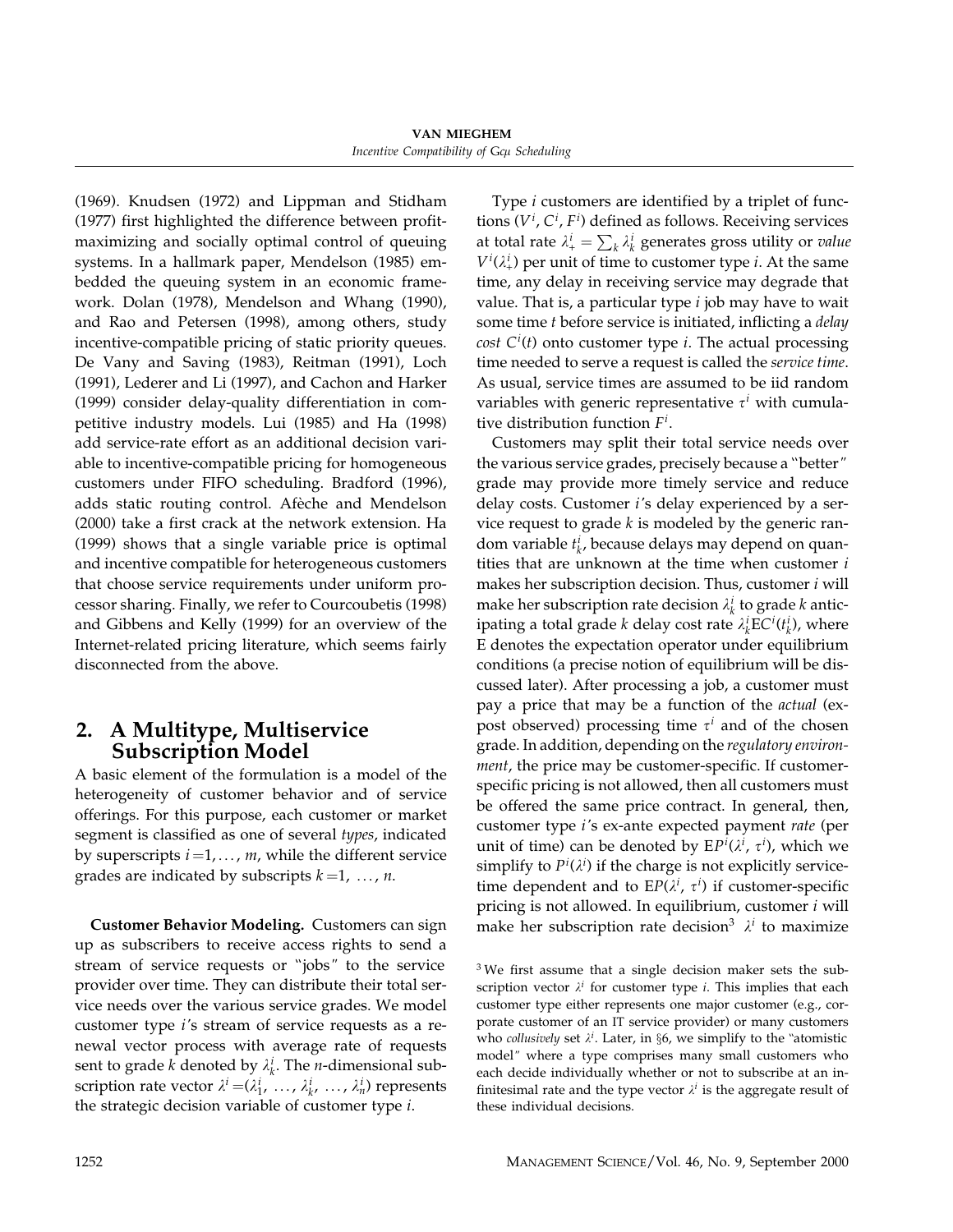her expected net monetary profit *rate*  $\pi^i$ , where

$$
\pi^i = V^i(\lambda^i_+) - \sum_{k=1}^n \lambda^i_k \mathrm{EC}^i(t^i_k) - \mathrm{EP}^i(\lambda^i, \tau^i),\tag{1}
$$

which is the value rate net of expected delay costs and payments. All value functions are concave increasing, the traditional economic assumption of decreasing marginal returns. The delay cost functions are assumed to be convex increasing, reflecting the fact that more waiting is increasingly costly.

The Process View. In addition to choosing the number  $n$  of service grades, the service provider designs its service offering through two strategic control levers: pricing and scheduling. The service provider can partially control subscription rates by setting the price schedules  $\{P^i(\lambda, t): i = 1, \ldots, m\}$  defined earlier. Indeed, this more tailored control is exactly the motive behind offering differentiated services. In addition, the service provider has dynamic internal control in that it can choose a scheduling rule  $r$  to decide at each point in time how to serve jobs through its service process. (The firm has no explicit admission control because once customers have subscribed, their jobs must be served.) The service process is modeled by a queuing *process* with q classes, indexed  $j=1, \ldots, q$ . The class designation captures the finest possible information that the service provider possesses: He cannot distinguish ex-ante among different jobs in class  $j$  and, hence, must treat them homogeneously. Consequently, the scheduling rule  $r$  is defined in terms of classes, which may be thought of as physical queues. Under full information, the service provider can observe each job's type and classes are grade and customer specific: class  $j = (i, k)$  and its arrival process has rate  $\Lambda_j = \lambda_k^i$  and its service times are i.i.d. with distribution  $F_i = F^i$  and mean denoted  $m_j = 1/\mu^i$ . Customer *i'*s generic random delay time  $t_k^i$  for grade k equals class j delay time  $t_k$ . Under asymmetric information, types are not observable and classes are grade-specific only: Class  $j = k$  aggregates all subscriptions to service grade k. Its arrival process thus is a compound renewal process with rate  $\Lambda_j = \sum_i \lambda_j^i$  and its service times distribution becomes

$$
F_j(x) = \sum_{i=1}^m \frac{\lambda_j^i}{\Lambda_j} F^i(x) \quad \text{with mean} \quad m_j = \frac{1}{\mu_j} = \sum_{i=1}^m \frac{\lambda_j^i}{\Lambda_j} \frac{1}{\mu^i}.
$$

In that case, all customers submitting to grade  $k$  receive the same generic random delay time  $t_k$ . Under either information structure, the average rate of work (or "traffic intensity") submitted to class  $j$  and the total system is, respectively,

$$
\rho_j = \frac{\Lambda_j}{\mu_j}, \quad \text{and} \quad \rho = \sum_{j=1}^q \rho_j. \tag{3}
$$

We consider dynamic scheduling rules that may depend on the current internal state of the queuing process and the arrival vector  $\Lambda$  because the service provider (but not the customers) observes the dynamic queue-count in each class. We do restrict attention, however, to stationary control rules that do not explicitly depend on time. Then, regardless of the queuing system's internal complexity, the service process can be summarized by a technology function, which specifies how the control rule  $r$  transforms a total subscription arrival vector  $\Lambda$  into class-dependent delay times, represented by their distribution functions  $F_j^r(\cdot | \Lambda)$ . Thus, customer *i*'s expected delay cost when submitting a job to grade  $k$  is:

$$
E_{\Lambda}^{r} C^{i}(t_{k}^{i}) = \begin{cases} \int C^{i}(t) dF_{j=(i, k)}^{r}(t|\Lambda) \\ \text{under full information,} \\ \int C^{i}(t) dF_{j=k}^{r}(t|\Lambda) \\ \text{under asymmetric information,} \end{cases}
$$
 (4)

where  $E'_{\Lambda}$  represents the expectation operator when rule r is used and the total arrival vector is  $\Lambda$ . Two remarks are at place here: First, (4) shows that customer  $i$ 's delay cost of grade  $k$  depends on the total subscription vector  $\Lambda$ . Reversing the argument, by sending a job to grade  $k$ , customer  $i$  may impact the delay cost of other customers. This externality effect will impact the pricing decisions. Second, (4) allows for perfect service discrimination in the sense that scheduling is customer-type-specific if types are observable so that different customers submitting to the same grade can receive a different expected QoS.

The service provider bears an operating cost  $C^{S}(\Lambda)$  per unit of time when processing vector  $\Lambda$ . As traditionally, we assume that  $C^S$  is convex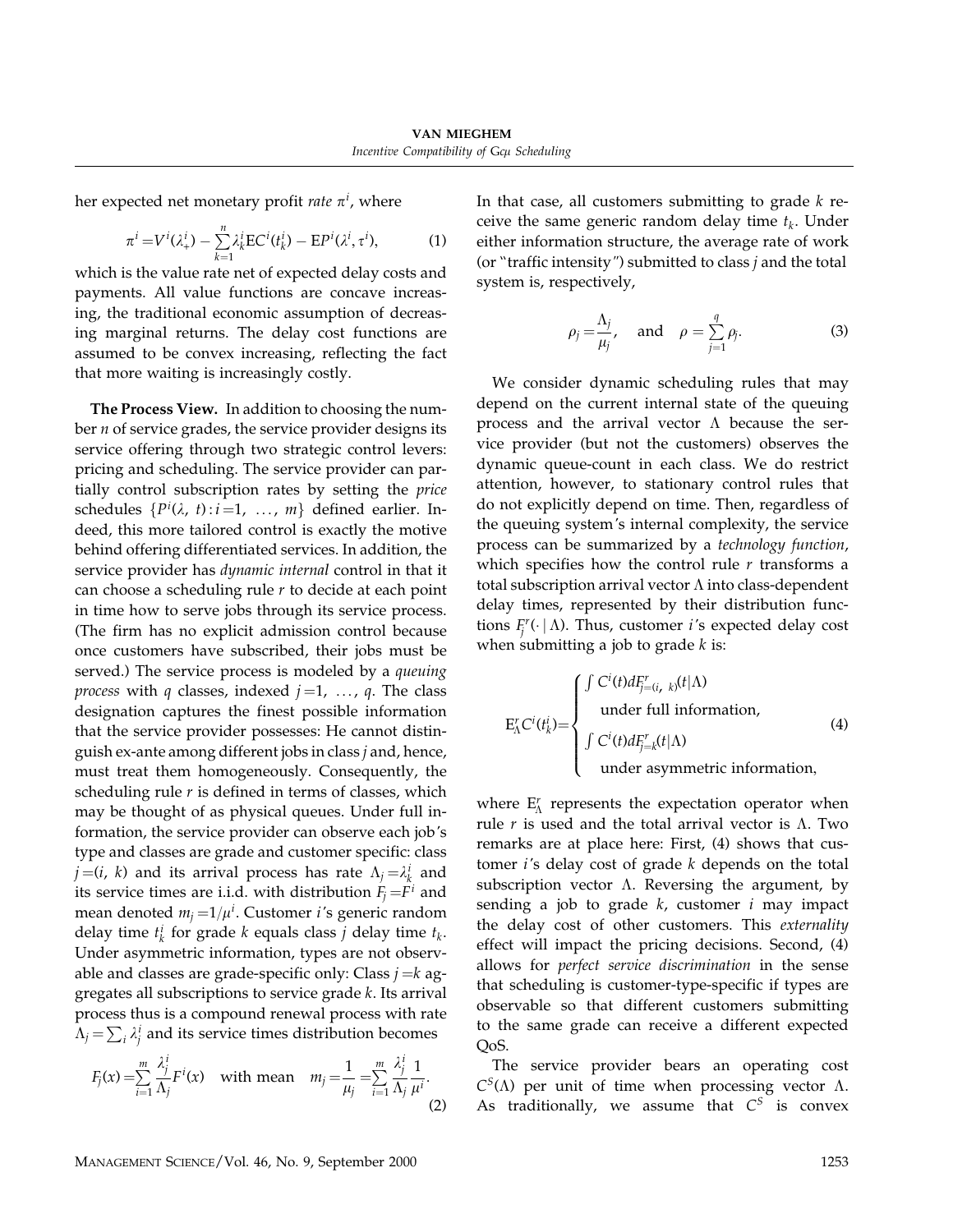increasing. In equilibrium, using price rate schedules  $\{P^i(\lambda, t) : i = 1, \ldots, m\}$  and internal control rule r, the service provider will earn profit rate  $\pi^S$ , where

$$
\pi^S = \sum_{i=1}^m \mathbf{E} P^i(\lambda^i, \tau^i) - C^S(\Lambda). \tag{5}
$$

We distinguish two objectives for the service provider: maximize either its own individual profit  $\pi^S$  or social systemwide profits  $\pi^S + \sum_i \pi^i$ .

We assume the following information structure: aggregate type characteristics  $\{(V^i, C^i, F^i) : i = 1, ..., m\}$ and the mechanism defined by the triplet  $(n, P, r)$ of number of grades, their price schedules, and a stationary scheduling rule (or, equivalently, the delay distributions  $F_k^r$ ), are common information to all agents (customers and service provider). While each customer always knows its type, we distinguish between full and asymmetric information, depending on whether the service provider can observe a job's originating customer type or not. As said earlier, the queue-count state vector of the internal service process is observable to the service provider but not to the customers; grades and prices form the only interface between service system and customers. As usual, actual service times  $\tau^i$  are not observable exante.

This information structure guarantees that the noncooperative game is well specified. $4$  We will analyze the system dynamics in equilibrium, which we define in the usual Nash sense as follows. An equilibrium of this noncooperative decision model is any quadruplet  $(n, P, r, \lambda)$  of number of grades, price schedules, scheduling rule, and customer subscription rate vectors that satisfies the system dynamics and that is such that no agent has an incentive to unilaterally deviate from the equilibrium. Such equilibrium therefore captures a consistent and sustaining solution to the service provider's and the  $m$  customers' decision problems.

## 3. Price and Service Discrimination Under Full Information

Centralized System. It is instructive to first analyze the relaxed problem where one central planner makes all decisions (which implies full information) to maximize social, systemwide profits  $\Pi^r(\lambda)$ , where

$$
\Pi^{r}(\lambda) = \pi^{S} + \sum_{i} \pi^{i} = \sum_{i=1}^{m} (V^{i}(\lambda^{i}_{+}) - \sum_{k=1}^{n} \lambda^{i}_{k} E_{\Lambda}^{r} C^{i}(t_{k}^{i})) - C^{S}(\Lambda).
$$
\n(6)

The performance of this centralized system represents a ''first-best" solution and provides an upper bound to the decentralized system performance. The central planner has direct control of the scheduling rule  $r$  and the rate vectors  $\lambda^i$ , obviating indirect control through pricing and offering grades. Indeed, "service grades," in the sense defined earlier, are superfluous in the centralized system: The central planner allocates types directly to queuing classes as that offers the finest information set on which can be scheduled.<sup>5</sup> (Such allocation clearly dominates any ''mixing" of several customer type flows into one class, as the finer allocation can always replicate the coarser.) Let  $t_i$  denote the generic random delay of class *j*. Let  $v^i = (\partial/\partial \lambda_k^i)V^i$ represent customer i's marginal value rate function and  $c_k = (\partial/\partial \Lambda_k)C^S = (\partial/\partial \lambda_k^i)C^S$  the service provider's marginal cost of class  $k$  subscriptions. It is obvious that:

PROPOSITION 1. The optimal centralized system yields profits  $\Pi^* = \Pi^{r^*}(\lambda^*)$  by using a scheduling rule  $r^*$  that minimizes total delay cost rate, denoted by  $DC^r_{\Lambda} =$  $\sum_{i, k} \lambda_k^i E_{\Lambda}^r C^i(t_k^i)$  for any given load vector  $\Lambda$ , and achieves perfect service discrimination (queuing classes are typespecific:  $\lambda_{k\neq i}^i$  =0). Type i's optimal scalar rate  $\lambda_i^*\geq 0$  and

<sup>5</sup> If the service provider is ex-ante restricted to  $q < m$  queueclasses, then at least one class will contain multiple customer types and scheduling will be coarser (imperfect service discrimination). In that case, optimal allocation of customer types to classes solves (7) after replacing the single summation by  $\sum_{j=1}^m \sum_{l=1}^q \lambda_l^{*j} \partial/\partial \lambda_k^i E_{\Lambda^*}^{*} C^j(t_l) + u_k^{*i}$ , where  $u_k^{*i} \leq 0$  is the optimal Lagrange multiplier on the nonnegativity constraint of  $\lambda_k^i : \lambda_k^{*i} u_k^{*i} = 0.$ 

<sup>4</sup> Common information requirements may be reduced at the additional complication of modeling learning and dynamic pricing. See Masuda and Whang (1999) for a first exploration of such approach.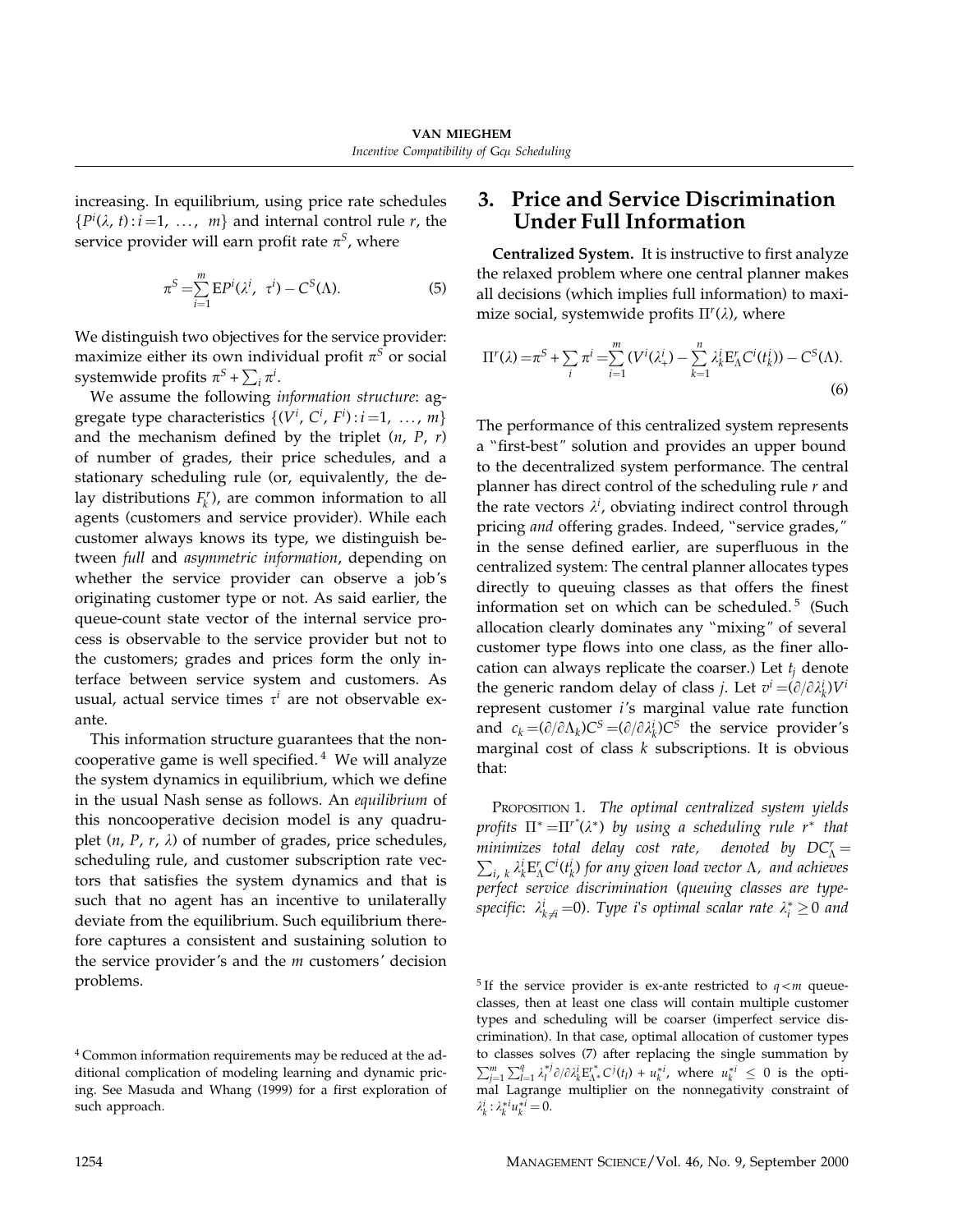dual variable  $u_i^* \leq 0$  solve:  $\forall i = 1, \dots, m$  :  $\lambda_i^* u_i^* = 0$  and  $^6$ 

$$
v^i(\lambda_i^*) = \mathbf{E}_{\Lambda^*}^{*} C^i(t_i) + \sum_{j=1}^m \lambda_j^* \frac{\partial}{\partial \lambda_i} \mathbf{E}_{\Lambda^*}^{*} C^j(t_j) + c_i(\Lambda^*) - u_i^*.
$$
\n
$$
\tag{7}
$$

Convexity of the total expected delay cost  $\sum_i \lambda_i E_{\Lambda}^{r^*}$  $C^i(t_i)$  would yield concavity of  $\overline{\Pi'}^*$  and thus uniqueness of the solution. This is the case with linear delay cost functions  $C^{i}(t) = c^{i}t$  for which the optimal scheduling rule  $r^*$  is the  $c\mu$  rule, which ranks the priority of classes in the order of index  $c^i\mu_i.$  For general delay cost functions, however, the optimal scheduling rule and its delay distributions are unknown. Hence, convexity and uniqueness, while plausible because delays are typically convex in the rates and the delay cost functions are convex, cannot be guaranteed.

The necessary first-order conditions (7) have a familiar economic interpretation: the optimal rate  $\lambda_i^*$ equates the marginal value of customer i's incremental class  $i$  job with its total marginal cost. The latter is born by three parties: (1) the ''self-regulating" term  $E_{\Lambda^*}^{r^*} C^i(t_i) + \lambda_i^* (\partial/\partial \lambda_i) E_{\Lambda^*}^{r^*} C^i(t_i)$  is born by customer *i*, (2) the externality term  $\sum_{j \neq i} \lambda_j^* (\partial/\partial \lambda_i) E_{\Lambda^*}^{r^*} C^j(t_j)$  is inflicted onto other customers, and (3) the marginal operating cost  $c_k(\Lambda^*)$  is born by the service provider. Finally, a zero rate  $\lambda_i^*$  =0 obtains if its marginal value does not outweigh its marginal cost.

Full Information and Customer-Specific Pricing. When the service provider observes types, grades are superfluous for scheduling purposes and perfect service discrimination is achieved by allocating customer types to classes one-to-one. Yet, the service provider needs at least one grade because service grades and their prices form the observable interface with customers in the decentralized system. With optimal scheduling already guaranteed, prices only need to induce customers to self-select the centralizedoptimal rate, which is called rate incentive compatibility  $(IC).$ 

PROPOSITION 2. Let  $(\lambda^*, r^*)$  represent the centralized optimum and define  $\forall i = 1, \ldots, m$ :

$$
b_i^* = c_i(\Lambda^*) + \sum_{j=1, j\neq i}^m \lambda_j^* \frac{\partial}{\partial \lambda_i} E_{\Lambda^*}^{r^*} C^j(t_j), \tag{8}
$$

$$
a_i^* = V^i(\lambda_i^*) - \lambda_i^* \mathbf{E} C^i(t_i) - b_i^* \lambda_i^*.
$$
 (9)

Under full information and customer-specific pricing, it is sufficient to offer one service grade:  $n^* = 1$ . If the delay cost  $\lambda_i E_{\Lambda^*}^{r^*} C^i(t_i)$  is locally (globally) convex in the scalar  $\lambda_i$  at  $\lambda^*$  for each i, then an equilibrium exists (is unique) and any customer-specific affine pricing  $P^{i*}(\lambda)$   $\!=$ a $_i$  +  $b_i^* \lambda$ , where  $a_i \leq a_i^*$ , together with  $(n^*, \lambda^*, r^*)$ , is a social-welfare equilibrium. If  $a_i$   $=$  $a_i^\ast$  , it is also a profit-maximizing equilibrium and the service provider extracts all system profits:  $\pi^{*S}\!=\!\Pi^*$ and  $\pi^{*i}$  = 0  $\forall i$ .

REMARKS. The prices  $P^{i*}$  are two-part tariffs where  $a_i$  is the fixed subscription fee that gives customer  $i$ access rights, while  $b_i^*$  is the variable price for a unit rate from customer *i*. These constant marginal prices force customer i to incorporate the marginal externality that she inflicts onto other agents in her decision making process. Section 6 will show that the fixed fee is zero in the simpler atomistic model and that more complex schedules, which may be service-time dependent, will be used under asymmetric information. The prices  $P^*$  are perfectly discriminating because each customer is charged its ''reservation price": the service provider extracts all surplus and customers are indifferent between participating or not. Finally, this mechanism perfectly coordinates the decentralized system because it induces the centralized-optimal solution.

PROOF. Let us briefly review the standard economic argument to derive the equilibrium  $(n^*, P^*, \lambda^*, r^*)$  under full information as it will be useful for §6. If an equilibrium exists, customer  $i$  will make her subscription decision  $\lambda^i$  to maximize her expected net profit rate  $\pi^{i}$  as given in (1) with necessary first-order conditions:

$$
v^{i}(\lambda_{+}^{i}) = \mathbf{E}_{\Lambda}^{r} C^{i}(t_{k}) + \sum_{j=1}^{n} \lambda_{j}^{i} \frac{\partial}{\partial \lambda_{k}^{i}} \mathbf{E}_{\Lambda}^{r} C^{i}(t_{j}^{i}) + \frac{\partial}{\partial \lambda_{k}^{i}} P^{i}(\lambda^{i}) + u_{k}^{i}
$$
  
\n
$$
\forall k = 1, \ldots, n,
$$
 (10)

and  $\lambda_k^i u_k^i = 0$ , where  $u_k^i \leq 0$  is the Lagrange multiplier on the nonnegativity constraint of  $\lambda_k^i$ . Compare the

<sup>&</sup>lt;sup>6</sup> The notation of  $\lambda_i^i$  and  $\partial/\partial \lambda_i^i$  will be simplified to  $\lambda_i$  and  $\partial/\partial \lambda_i$ whenever possible.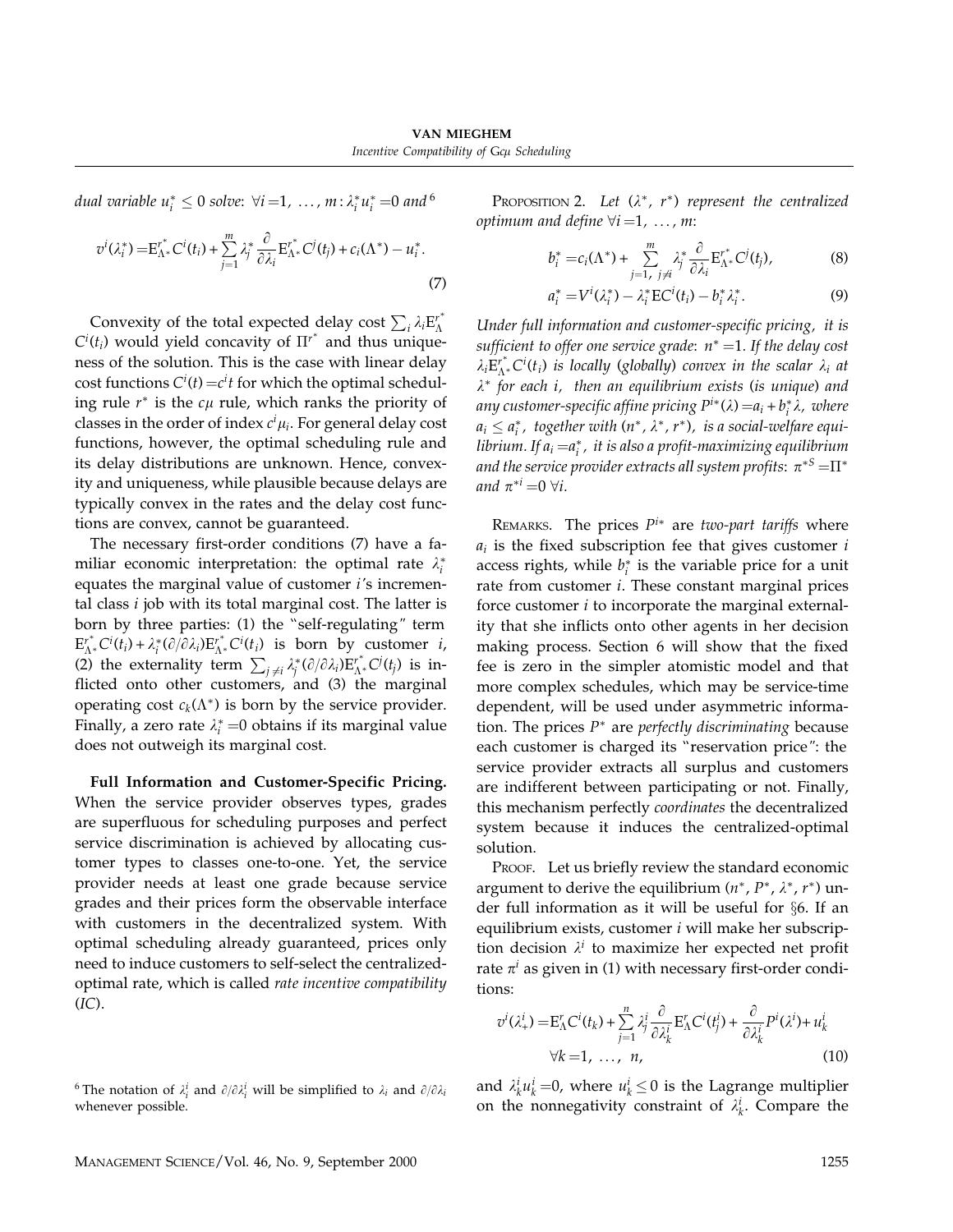VAN MIEGHEM Incentive Compatibility of Gcµ Scheduling

decentralized conditions (10) with the centralized conditions (7). To induce rate IC, it suffices to offer one grade:  $n^*$  =1 so that  $\lambda^i$  becomes a scalar. In addition, the service provider must use the centralized-optimal control rule  $r<sup>*</sup>$  and a price schedule with constant marginal prices  $b_i^* = (d/d\lambda^i)P^i(\lambda^i)$  to induce the rate  $\lambda_i^*$ . Then, under the local convexity of  $\lambda^{i} \mathbf{E}^{r*}_{\Lambda^{*}} C^{i}(t_{i})$ , customer i has no incentive to unilaterally deviate from  $\lambda_i^*$ . Second, the participation conditions insure that customer *i* will "participate":  $a_i \leq a_i^*$  implies  $\pi^i(\lambda^{*i}) \geq 0$ so that customer  $i$  is at least indifferent to subscribing or not.

Similarly, we must show that, if all customers choose the centralized solution  $\lambda^*$ , then the service provider will choose one grade, pricing schedule P<sup>∗</sup> and scheduling rule  $r^*$ , and that he has no incentive to deviate from that decision. Clearly, the sum of all profit rates in the decentralized system cannot exceed the optimal centralized system profit:  $\sum_i \pi^i + \pi^S \leq \Pi^*.$ Thus, the best the service provider can possibly hope for is to capture all the profits of the system:  $\pi^{*S} = \Pi^*$ and  $\sum_i \pi^i$  =0, which implies  $\pi^i$  =0 ( $\forall i$ ) to satisfy our participation constraint. This indeed is possible if the service provider uses one grade with control rule  $r^*$ and pricing schedule  $P^*$  with intercept  $a_i^*$ . The service provider's profit rate becomes:

$$
\pi^{S} = \sum_{i} P^{*i}(\lambda^{*i}) - C^{S}(\Lambda^{*})
$$
  
= 
$$
\sum_{i} [V^{i}(\lambda^{*i}) - \lambda_{i}^{*}EC^{i}(t_{i})] - C^{S}(\Lambda^{*}) = \Pi^{*},
$$

so that service provider has no incentive to unilaterally deviate from his decision. Under social welfare maximization, the allocation of system profits  $\Pi^*$  to agents is irrelevant so that any  $a_i \le a_i^*$  forms an equilibrium. Finally, if all customer delay costs  $\lambda_i \mathrm{E}_{\Lambda^*}^{r *} C^i(t_i)$  are globally convex, all first-order conditions have a unique solution  $\lambda^*$ .  $\Box$ 

Full Information and Grade-Specific Pricing. If the service provider cannot set customer-specific prices, he can still induce the centralized outcome by offering as many grades as there are types  $(n^* = m)$  and by making queuing classes grade specific. Under full information, it is easy to induce customers to each self-select their centralized-optimal grade (class) and achieve such grade incentive compatibility. The grade IC *conditions* can be stated as  $b^i_{j\neq i}(\lambda) < b^i_i(\lambda)$ , where

$$
b_j^i(\lambda) = v^i(\lambda_i^i) - \mathbf{E}_{\Lambda}^{r*} \mathbf{C}^i(t_j^i) - \lambda_i \frac{\partial}{\partial \lambda_j^i} \mathbf{E}_{\Lambda}^{r*} \mathbf{C}^i(t_i^i) - b_j \qquad (11)
$$

is type *i*'s marginal profit at  $\lambda$  from a grade *j* subscription; the rate IC conditions require in addition that  $b_i^i(\lambda^*)=0$ . Under full information, grade IC can be achieved purely through scheduling. For example, willfully delaying a type *i* job submitted to grade  $j \neq i$ for a constant long time  $T^i$ , where  $C^i(T^i) > v^i(\lambda_i^{*i})$ , inflicts a high delay cost onto type  $i$  that, exacerbated by the fixed fee, would discourage such choice of grade:  $b_j^i(\lambda^*)$  < 0, which makes  $\lambda^{*i}$  =(0, ..., 0,  $\lambda_i^*$ , 0, ..., 0) an equilibrium. With grade IC, grade-specific prices become equivalent to customer-specific prices. As before, it is optimal to set them at  $b_i^*$  to induce the centralized optimal rates. In conclusion: under full information, differentiated service grades and scheduling achieve grade IC, leaving prices the only task of inducing rate IC, which results in perfect price discrimination and coordination.

## 4.  $\,$  The  ${\rm G}$ c $\mu$  Scheduling Rule and its Delay Distributions

The previous section highlighted the role of the optimal scheduling rule r∗: it minimizes total expected delay costs, denoted by  $DC^{\prime *}_{\Lambda} = \sum_{i, k} \lambda_k^i E^r_{\Lambda} C^i(t_k^i)$ , for any given load vector  $\Lambda$ . In addition, we need its delay distributions to quantify the expected delay cost and its gradients to compute the optimal rates  $\lambda^*$  and prices P∗. Unfortunately, as described in the introduction, the exactly-optimal scheduling rule is unknown when delay cost functions are convex increasing. In Van Mieghem (1995), however, we present the Generalized  $c\mu$  (G $c\mu$ ) rule, which is shown to be asymptotically optimal in a single server system in ''heavy traffic" (i.e., if traffic intensity  $\rho \rightarrow 1$ ). Here we show how to specify the G $c\mu$  rule and its delay distributions in our setting and we provide some intuition behind the rule. To stress the approximate mode of analysis, we will use  $\simeq$  to denote approximate relationships that are asymptotically exact if  $\rho \rightarrow 1$ .

DEFINITION. Gc $\mu$  scheduling serves class  $j$  jobs in the order they arrive (FIFO). Classes correspond to customer types if types are observable, otherwise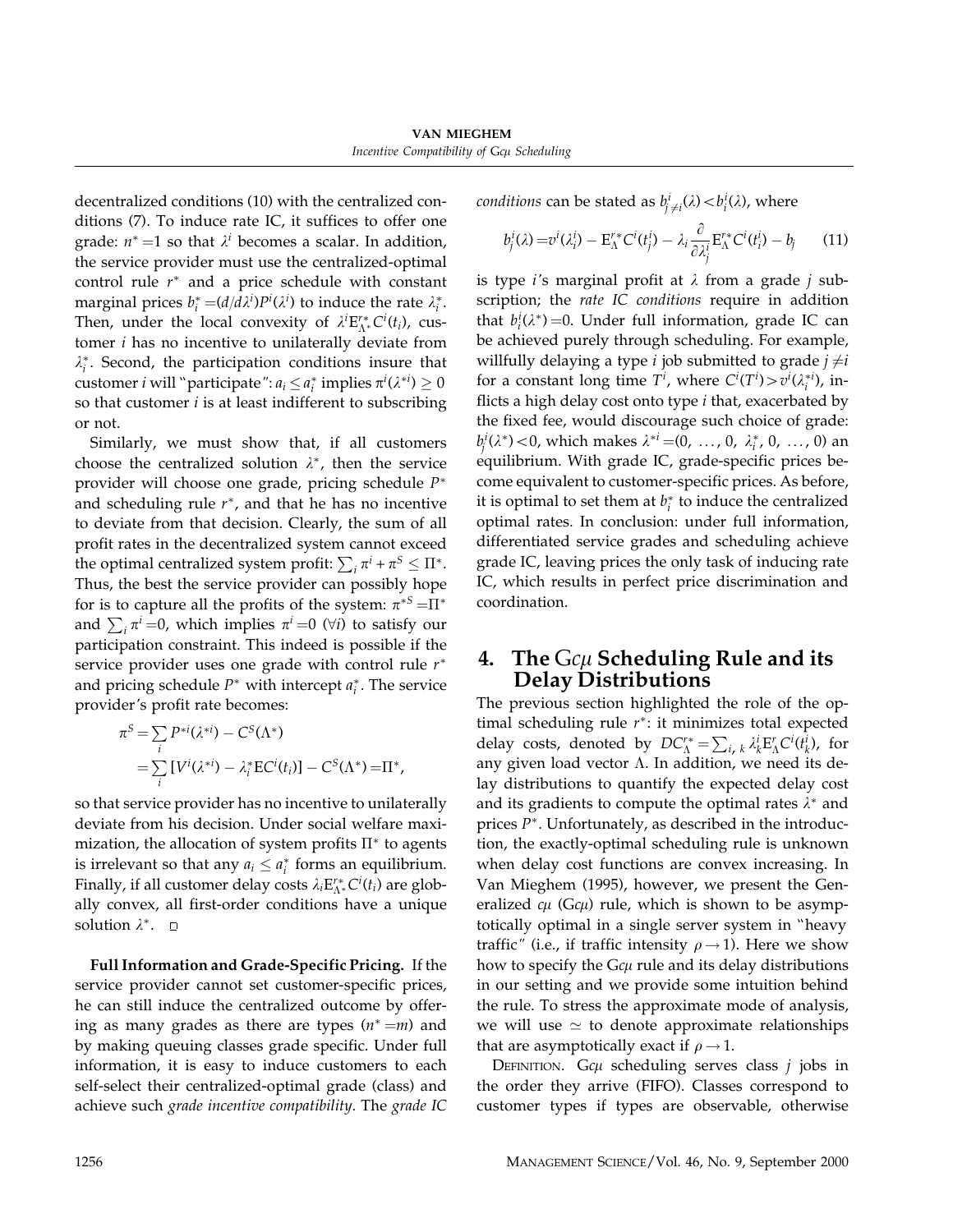they correspond to grades. Let  $c^i(x) = (d/dt)C^i(x)$  be customer type *i*'s marginal delay cost and  $N_i(t)$  the number of waiting class  $j$  jobs at time  $t.$  Then G $c\mu$ serves the class with highest priority index

$$
I_j(t) = \begin{cases} c^j \left(\frac{N_j(t)}{\Lambda_j}\right) \mu_j & \text{under full information,} \\ & \forall j = 1, \dots, m: \Lambda_j = \sum_{k=1}^n \lambda_k^j, \\ \sum_{i=1}^m \frac{\lambda_j^i}{\rho_j} c^i \left(\frac{N_j(t)}{\Lambda_j}\right) & \text{under asymmetric} \\ & \text{information,} \\ & \forall j = 1, \dots, n: \Lambda_j = \sum_{i=1}^m \lambda_j^i. \end{cases}
$$
(12)

Notice that the G $c\mu$  rule is well defined, even under asymmetric information, as will be illustrated in the next section. (If types are not observable, the server can infer the rates  $\lambda^i_j$  under rational decision making by the customers just like we did for Proposition 2). To specify delay distributions, we need a mapping  $g(.)$  from  $\mathbb{R}_+$ to "class-space"  $\mathbb{R}^{q}_{+}$  that is defined as the solution of the following linearly constrained convex optimization problem for  $W \geq 0$ :

$$
g(W) = \arg \min_{w \in \mathbb{R}_+^n} \sum_{i=1}^m \sum_{k=1}^n \lambda_k^i C^i(t_k^i)
$$
 (13)

$$
\begin{cases}\n\sum_{j=1}^{m} w_j = W \text{ and } \forall i, \ k \colon t_k^i = \frac{w_i}{\rho_i}, \\
\rho_i = \sum_{k=1}^{n} \frac{\lambda_k^i}{\mu^i} \text{ under full information,} \\
\sum_{j=1}^{n} w_j = W \text{ and } \forall i, \ k \colon t_k^i = \frac{w_k}{\rho_k} \\
\rho_k = \sum_{i=1}^{m} \frac{\lambda_k^i}{\mu^i} \text{ under asymmetric information.} \n\end{cases}
$$
\n(14)

As the next section will illustrate, this mapping defines the switching curve of the Gc $\mu$  rule parameterized by scalar W. Denote the aggregate squared coefficient of variation of the service and interarrival times by  $C_s^2$ and  $C_a^2$ , respectively.

Proposition 3. *The Gcµ rule is asymptotically optimal* for all arrival vectors  $\Lambda$  such that  $\rho(\Lambda) \rightarrow 1$ . Its delay distributions are  $F_j^{G\alpha} (t|\Lambda) \! \simeq \! F_{\!W} (g_j^{-1}(\rho_j t)|\Lambda)$ , where the mapping g solves (13) and (14) and

$$
F_W(t|\Lambda) \simeq 1 - \rho e^{-\gamma t}, \text{ where } \gamma^{-1} = \mu^{-1} \frac{\rho}{1 - \rho} \frac{C_a^2 + C_s^2}{2}.
$$
 (16)

(The Appendix gives the intuition behind Proposition 3, whereas Van Mieghem (1995) contains precise formulations and proofs.) The mixed distribution (16) is one of many possible Brownian approximations to the total workload distribution of a  $GI/G/1$  queue. We use it, rather than the asymptotically equivalent  $1-e^{-\gamma t}$ , because it makes our approach consistent with the exact results for the single-class FIFO  $M/M/1$ queue, for which  $g(W) = W$  and

$$
F^{FIFO}(t) = 1 - \rho e^{-\mu(1-\rho)t} = F_{\text{single-class}}^{G\mu}(t).
$$

While the G $c\mu$  rule minimizes total delay costs asymptotically in heavy traffic, our approximate mode of analysis derives from the fact that in this model arrival rates and traffic intensity  $\rho$  are endogeneous. Cost minimization will ensure moderate traffic in equilibrium and we propose to use the G $c\mu$  rule in this regime for which optimality has not been proved in general. The benchmarking study in the next section and our simulation analysis in Van Mieghem (2000a), however, show that the approximation is very good for moderate traffic. Moreover, the rule is prima facie reasonable and appealing for implementation and for complex problems such as service time tail objectives (Ayhan and Olsen 2000) or lead-time constraints (Van Mieghem 2000b).

## 5. Pricing and Valuation of Differentiated Service: An Example

This section illustrates our methodology with a comprehensive benchmarking example assuming types are observable; the next section considers the case of asymmetric information. The executable proposal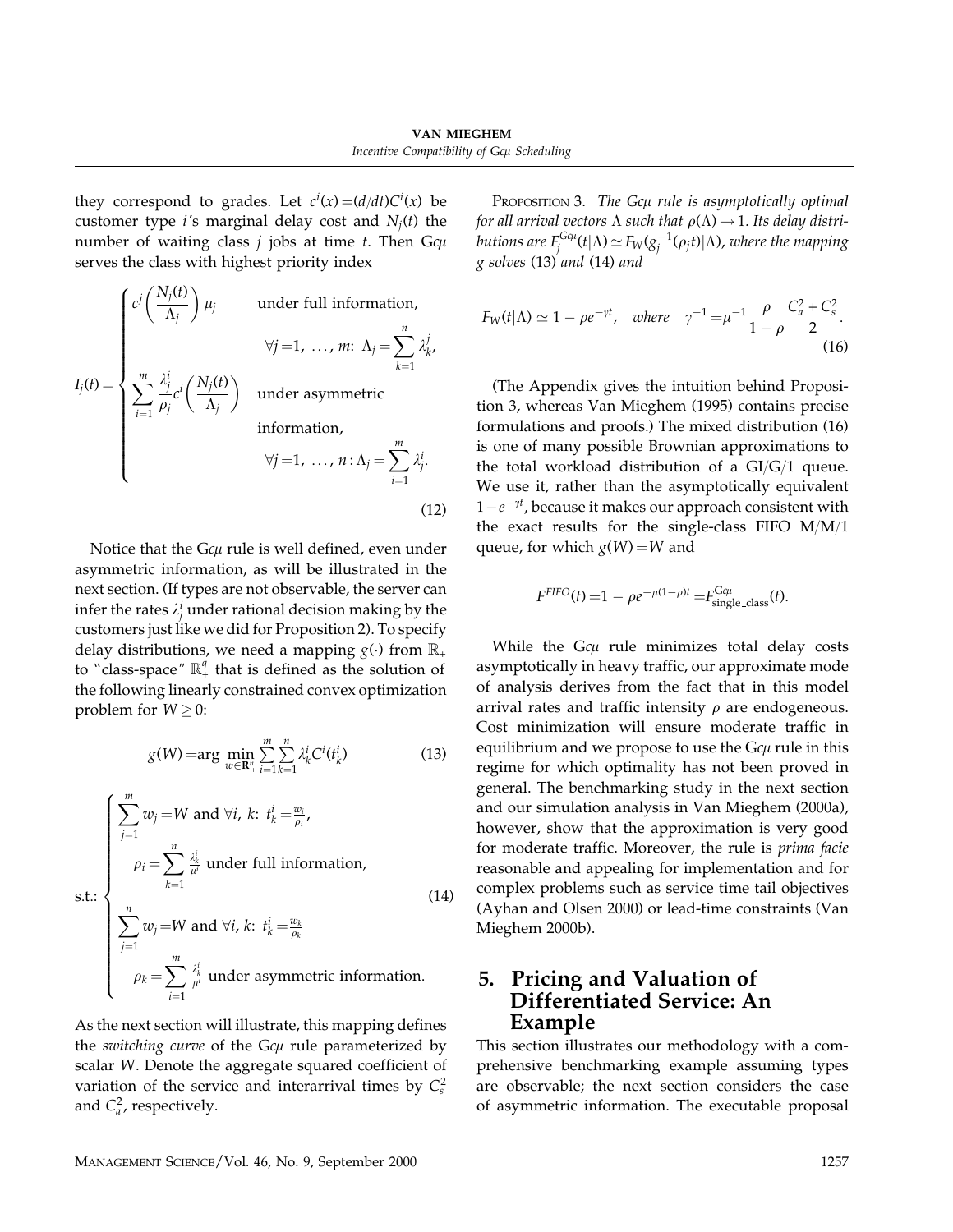is: (i) Characterize the G $c\mu$  rule for the delay cost functions at hand. (ii) Calculate the associated delay distributions and total expected delay cost DC∗. (iii) Solve equations (7) for the centralized optimal rates  $\lambda^*$ . (iv) Evaluate the gradients of  $DC^*$  at  $\lambda^*$  to derive the equilibrium prices  $P^*$  as in Proposition 2. Verify local convexity of customer delay costs to assure stability of the equilibrium. <sup>7</sup>

Consider a stylized example with two customer types and delay cost functions:

$$
C^{1}(t) = \frac{\alpha}{2}t^{2} \quad \text{and} \quad C^{2}(t) = t.
$$
 (17)

Our interest is in moderate values of the parameter  $\alpha \geq 0$  that model a nontrivial tension between the two customer types' delay costs. Clearly, as  $\alpha \rightarrow \infty$ , type 1 should get static priority, while type 2 should get static priority as  $\alpha \rightarrow 0$ . We assume <sup>8</sup> Poisson arrivals and exponentially distributed service times with typedependent mean  $m_i = 1/\mu^i$  so that  $F^i(t) = 1 - \exp(-\mu^i t)$ .

As a first benchmark to the  $Gc\mu$  rule, consider undifferentiated service. With a single queuing class, the G $c\mu$  rule simplifies to FIFO. The resulting M/G/1 queuing system has compound Poisson arrivals with rate  $\Lambda = \lambda^1 + \lambda^2$  and a two-phase hyperexponential service distribution with mean  $\mu^{-1} = \sum_{i=1}^{2} (\lambda^{i}/\Lambda)m_i = \rho/\Lambda$  and second moment  $\sum_{i=1}^{2} (\lambda^i/\Lambda) 2m_i^2$ . This yields the rate  $\gamma$ in the Brownian approximation (16) for the workload distribution:

$$
\gamma^{-1} = \mu^{-1} \frac{\rho}{1 - \rho} \frac{C_a^2 + C_s^2}{2} = \frac{m_1 \rho_1 + m_2 \rho_2}{1 - \rho}.
$$
 (18)

Under FIFO,  $g(W) = W$  and Proposition 3 then yields the delay distribution of the FIFO  $M/G/1$  system:  $F^{FIFO}(t) \simeq F_W(\rho t)$ , which is exact for M/M/1 if  $\mu^1 = \mu^2$ .

 $<sup>7</sup>$  The equilibrium is stable in all our examples. One should</sup> investigate mixed strategy equilibria in the unusual case that there is no Nash equilibrium in pure strategies, to which we restrict attention here.

 $8$  G $c\mu$  easily handles general service time distributions and more complex delay cost functions; For example,  $G\epsilon\mu$  for lead-time constraints is a generalization of longest queue policies, as shown in Van Mieghem (2000b). We assumed quadratic costs and exponential service times to allow analytic benchmarking with static priority rules. (Exact calculation of first and second moments is about as "good as it gets" for static priority rules.)

The delay moments  $\mathrm{E}t_{\text{FIFO}}^k \simeq k! \rho(\rho \gamma)^{-k}$  yield <sup>9</sup> the total delay cost rate  $DC^{FIFO} \simeq \alpha \lambda_1^1 \rho^{-1} \gamma^{-2} + \lambda_1^2 \gamma^{-1}$ . As a second benchmark, consider differentiated service, using preemptive and nonpreemptive static priority scheduling rules, allocating types to classes. Exact expressions for the first and second delay moments are summarized in Table 1.

(i) The  $Gc\mu$  Rule. Under differentiated service with two grades, the two customer types may spread their load over both service grades yielding load vectors  $\lambda^1 = (\lambda_1^1, \lambda_2^1)$  and  $\lambda^2 = (\lambda_1^2, \lambda_2^2)$ . Under asymmetric information, classes correspond to grades and class utilization  $\rho_k = m_1 \lambda_k^1 + m_2 \lambda_k^2$ . While the index (12) is immediately applicable, it is insightful to solve (13) and (14) for the mapping  $g$ :

$$
g(W) = \begin{cases} \left(\frac{u_2 W + u_3}{u_1 + u_2}, \frac{u_1 W - u_3}{u_1 + u_2}\right) & \text{if } W \ge \max\left(\frac{-u_3}{u_2}, \frac{u_3}{u_1}\right), \\ (W, 0) & \text{if } 0 \le W < \frac{u_3}{u_1} \text{ (and thus } u_3 \ge 0), \\ (0, W) & \text{if } 0 \le W < \frac{-u_3}{u_2} \text{ (and thus } u_3 < 0), \end{cases} \tag{19}
$$

where  $u_1 = \alpha(\lambda_1^1/\rho_1^2)$ ,  $u_2 = \alpha(\lambda_2^1/\rho_2^2)$ ,  $u_3 = \lambda_2^2/\rho_2 - \lambda_1^2/\rho_1$ . As shown in Figure 2,  $g$  is a switching curve that defines the G $c\mu$  scheduling rule in the workload space  $\mathbb{R}^2$ : whenever the workload vector  $(W_1, W_2)$  deviates from the switching curve, serve the class that brings the workload vector back to the vector  $g(W_1 + W_2)$  on the switching curve. In the case of full information, scheduling is type specific and allocates customers to classes:  $\lambda_k^i = \delta_{ik} \Lambda_i$ . Hence,  $u_2 = 0$  and the switching curve g defines a simple threshold rule represented by the dashed line in Figure 2. Note that this  $Gc\mu$  rule validates the practice of *expediting* jobs that have been waiting too long, thereby violating a static priority schedule and giving empirical evidence that delay costs are nonlinearly increasing. As noted earlier, static priority rules can be interpreted as two extreme cases of the G $c\mu$  rule for  $\alpha \rightarrow 0$  or  $\infty$ .

<sup>9</sup> Note that  $Et_{FIFO}$  is always exact, while the exact  $Et_{FIFO}^2 = 2\gamma^{-2} +$  $2((m_1^2 \rho_1 + m_2^2 \rho_2)/(1 - \rho))$ . Our approximation  $Et_{FIFO}^2 \simeq 2\rho^{-1} \gamma^{-2}$  is exact for  $m_1 = m_2$  and, for general  $m_1 \neq m_2$ , asymptotically exact for  $\rho \rightarrow 1$ .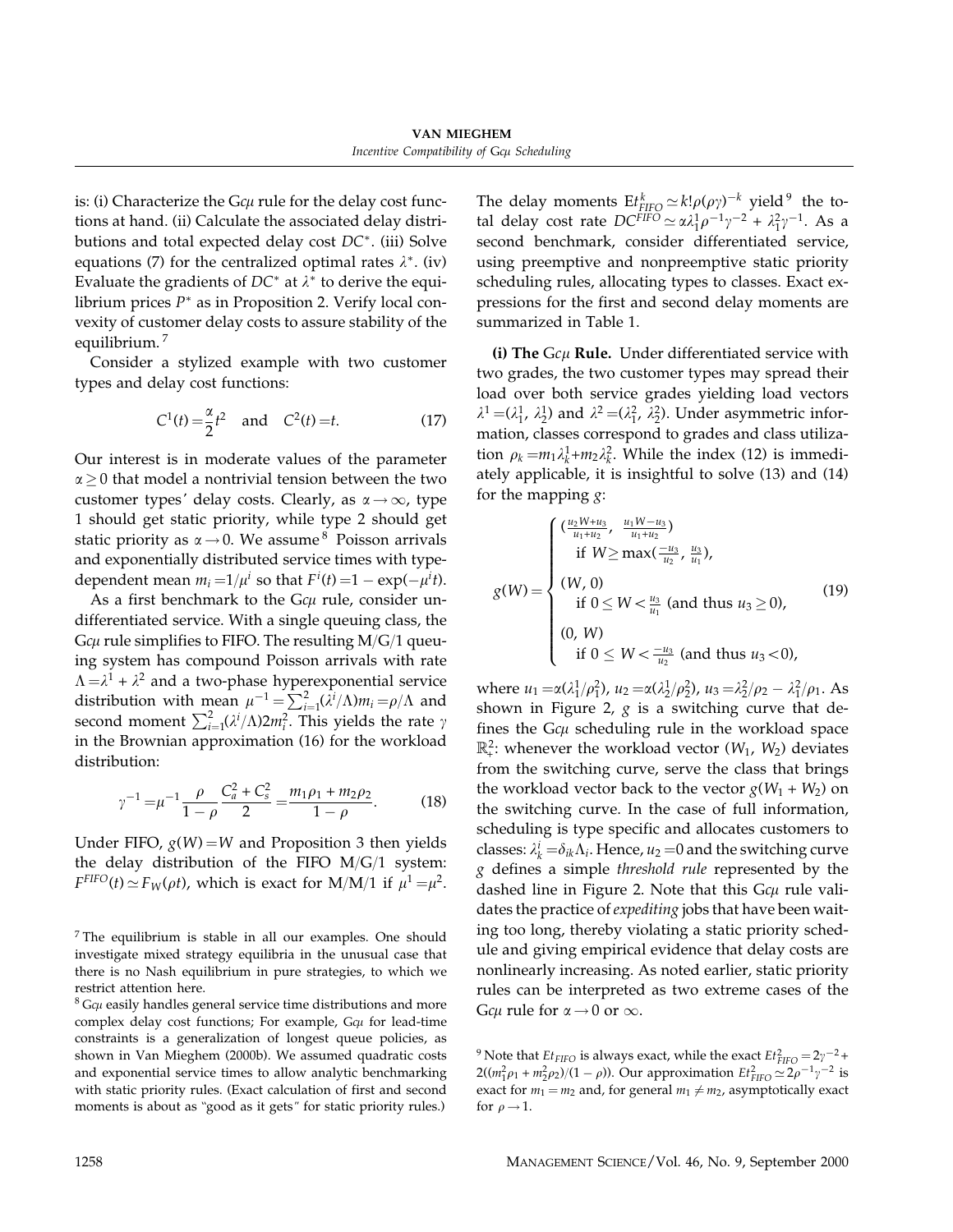VAN MIEGHEM Incentive Compatibility of Gcµ Scheduling

| (SPP <sub>1</sub> ) to Class 1. $\theta = \gamma \rho_1 m_1 / \alpha m_2$ and $\phi = m_1 m_2 (\rho_1 (1 + \rho_1))/(1 - \rho_1)^3) + m_2 / m_1 (2 \rho_1 m_2 + m_1) (\rho_1)/(1 - \rho_1)$ ). |                                                                                                                                         |                                                                               |  |
|------------------------------------------------------------------------------------------------------------------------------------------------------------------------------------------------|-----------------------------------------------------------------------------------------------------------------------------------------|-------------------------------------------------------------------------------|--|
| Gcu                                                                                                                                                                                            | SPNP <sub>1</sub>                                                                                                                       | $SPP_1$                                                                       |  |
| $\frac{\rho}{\gamma \rho_1} (1 - e^{-\theta})$                                                                                                                                                 | $\frac{1-\rho}{\gamma(1-\rho_1)}$                                                                                                       | $\frac{m_1 \rho_1}{1-\rho_1}$                                                 |  |
| $\frac{\rho}{\gamma \rho_2} e^{-\theta}$                                                                                                                                                       | $\frac{1}{\gamma(1-\rho_1)}$                                                                                                            | $\frac{1}{\gamma(1-\rho_1)} + \frac{m_2\rho_1}{1-\rho_1}$                     |  |
| $\frac{2\rho}{(\gamma \rho_1)^2} (1 - (1+\theta)e^{-\theta})$                                                                                                                                  | $\frac{2(\rho_1 m_1^2 + \rho_2 m_2^2)}{1-\rho_1} + \frac{2\rho_1 m_1 (1-\rho)}{\gamma (1-\rho_1)^2}$                                    | $\frac{2\rho_1 m_1^2}{(1-\rho_1)^2}$                                          |  |
| $\frac{2\rho}{(\gamma \rho_2)^2}e^{-\theta}$                                                                                                                                                   | $\frac{2(\rho_1 m_1^2 + \rho_2 m_2^2)}{(1-\rho_1)^2(1-\rho)} + \frac{2\rho_1 m_1}{\gamma(1-\rho_1)^3} + \frac{2}{\gamma^2(1-\rho_1)^2}$ | $E t_2^{2^{s p_{N} p_1}} + \frac{2 m_2 \rho_1}{\gamma (1 - \rho_1)^2} + \phi$ |  |
|                                                                                                                                                                                                |                                                                                                                                         |                                                                               |  |

Table 1  $\,$  Moments of the Class Delays for the G $c\mu$  Threshold Rule and for Nonpreemptive (SPNP $_1$ ) and Preemptive-Resume Static Priority

Figure 2 The  ${\rm G}c_\mu$  Rule



Note. When customers submit to multiple service grades (boldface) it becomes a threshold rule (dashed) when customer  $i$  is optimally routed to queue class  $i$ .

(ii) The Delay Distributions and Costs. Using Proposition 3, the asymptotic delay distributions under the G $c\mu$  threshold rule are:

$$
F_1^{Gc\mu}(t|\Lambda) \simeq \Pr\left\{t_1 \simeq \frac{g_1(W)}{\rho_1} \le t\right\}
$$
  
= 
$$
\begin{cases} F_W(\rho_1 t) & \text{if } t < \frac{1}{\alpha} \frac{\mu_2}{\mu_1}, \\ 1 & \text{if } t \ge \frac{1}{\alpha} \frac{\mu_2}{\mu_1}, \end{cases}
$$
  

$$
F_2^{Gc\mu}(t|\Lambda) \simeq \Pr\left\{t_2 \simeq \frac{g_2(W)}{\rho_2} \le t\right\}
$$
  
= 
$$
F_W\left(\frac{\rho_1}{\alpha} \frac{\mu_2}{\mu_1} + \rho_2 t\right).
$$

It is impressive how easily distributions that are intractable in exact analysis, are obtained in heavy traffic. Total delay costs  $DC = \lambda_1^1(\alpha/2)Et_1^2 + \lambda_2^2Et_2$  require the first and second delay moments, which are easily calculated and are summarized in Table 1. Denoting  $f(\rho_1, \rho_2) = \mu_2(m_1 \rho_1 + m_2 \rho_2) \rho / (1 - \rho)$ ,  $\theta = \gamma(\rho_1 / \alpha) (\mu_2 / \mu_1)$  and  $h(\theta) = \theta^{-1}(1-e^{-\theta})$  yields our approximation of  $DC^{r^*}$  together with bounds because  $\theta \leq (1 - \rho)/m_2 \alpha \leq 1/m_2 \alpha$ .

$$
f(\rho_1, \rho_2)h\left(\frac{1-\rho}{m_2\alpha}\right) \le DC^{G\alpha}(\Lambda) \simeq f(\rho_1, \rho_2)h(\theta)
$$
  
\$\leq f(\rho\_1, \rho\_2).\$ (20)

Thus,  $DC^{G\alpha}$  is "sandwiched" between two convex functions and ''the sandwich becomes very thin" <sup>10</sup> for small  $\alpha$ , or if  $\rho \rightarrow 1$ , or if  $m_2$  is large. Extremely tedious analysis shows that  $DC^{G\alpha}$  is indeed jointly convex in  $\Lambda$  for all  $\alpha$  if  $m_1 = m_2$ . (Verifying convexity analytically for general  $m_1 \neq m_2$  was deemed too laborious.)

While the static priority rules yield same order of magnitude delay costs, the G $c\mu$  threshold rule balances dynamic priorities relative to  $\alpha$  to minimize total delay cost. Obviously, delay costs are increasing in the delay sensitivity parameter  $\alpha$ , as shown in Figure 3. All benchmark scheduling rules are linearly increasing in  $\alpha$ , except for the G $c\mu$  rule: the intercepts are ordered for  $m_1 = m_2$ , and the reverse ordering applies to the slopes. Hence, as  $\alpha$  increases, the best benchmark rule

<sup>&</sup>lt;sup>10</sup> For our examples we have  $\rho \ge 0.5$  and  $\alpha \le 2$  so that  $h((1 \rho$ / $m_2$  $\alpha$ )  $\geq h(\frac{1}{4})$  = 0.8848 for all  $m_2 \leq 1$ , which yields a "sandwich thickness" of less than 12%.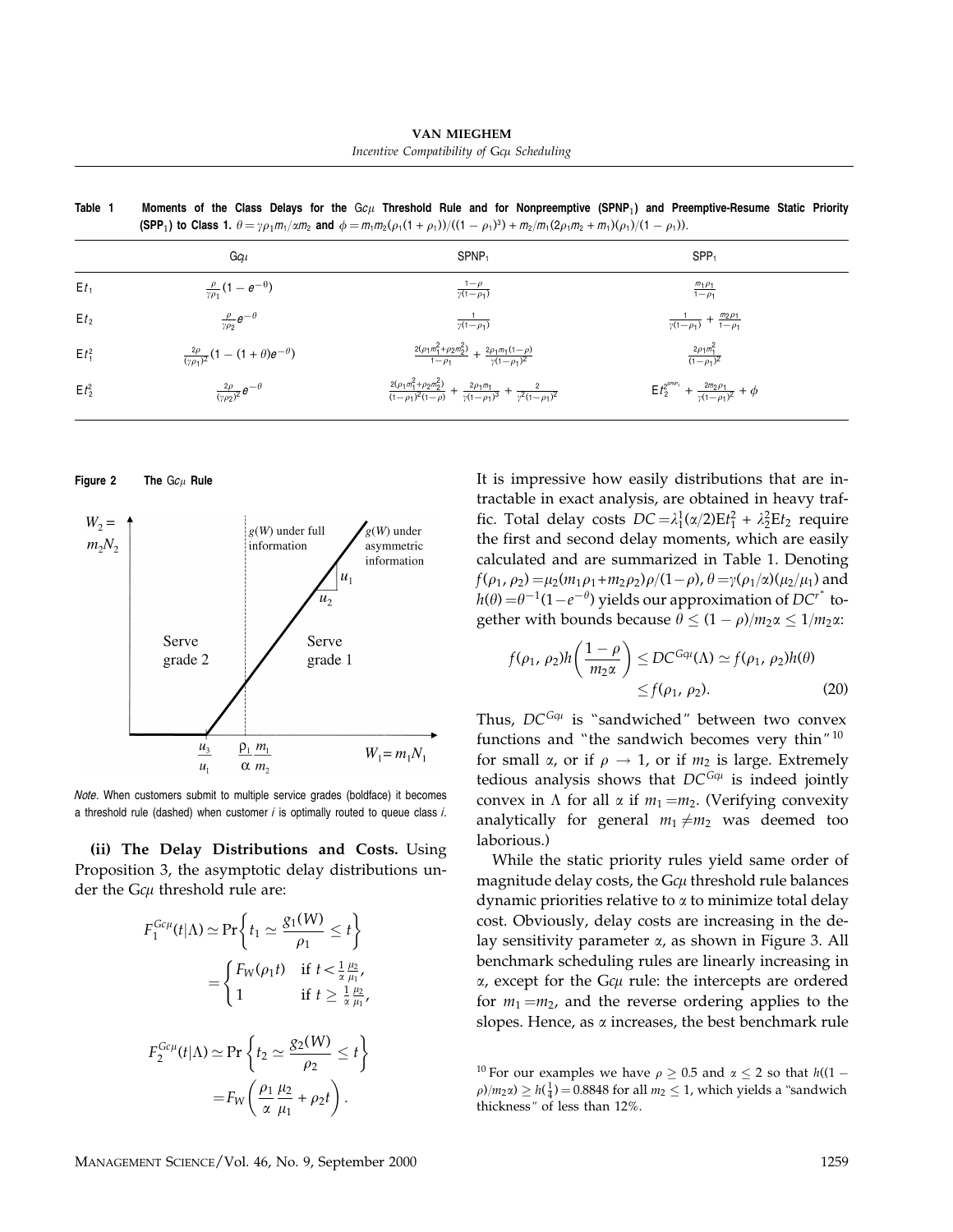

Figure 3 Benchmarking of Total Delay Costs DC As a Function of Delay Sensitivity

switches from SPNP2 to FIFO to SPNP1 to SPP1 as intuitively expected. The interesting observation here is that it would not always be beneficial to offer differentiated services if the service provider were restricted to traditional static priority scheduling rules. The G $c\mu$ rule, however, always gives superior value (in terms of delay costs) to differentiated services.

(iii) Optimal Rates and the Value of Centralized Differentiated Service. Convexity of  $DC^{G\alpha}(\Lambda)$  implies that the centralized "near-optimal" vector  $\Lambda^{*,Gqu}$ is unique for any concave value functions  $(V^1, V^2)$ . To quantify the optimal rates  $\lambda^*$  and total monetary value  $\Pi^*$  in the centralized system, we first must specify the customer gross utility functions  $V^i$ . For simplicity, assume zero operating costs ( $C<sup>S</sup>=0$ ) and value functions that only depend on a type's total subscription rate  $11$  and expected service time:

$$
V^{i}(\lambda) = m_{i} \frac{\lambda^{1-\beta}}{1-\beta},
$$
\n(21)

 $11$  These value functions are often used in economics because they yield demand functions with constant elasticity 1/β:  $V^{i'}(\lambda) = p \Leftrightarrow \lambda = (\mu_i p)^{-1/\beta}$ . (When we graph results, we will fix  $\beta = 1/2$ .) We also analyzed concave parabolic value functions. While this results in minor numeric changes it does not alter any of our conclusions.

with  $0 < \beta < 1$ . The concave rate equations (7) are easily solved numerically for the rates  $\lambda_i^*$ . The associated optimal profits and utilization <sup>12</sup> are reported in Figure 4 as a function of the delay sensitivity parameter  $\alpha$ . The G $c\mu$  threshold rule yields both the highest monetary profit and highest utilization: It is able to serve more customers profitably.

(iv) Perfect Discriminating Prices. Numerical analysis verified that both customers' delay cost rates  $DC_i$  are locally convex in  $\lambda_i$  at  $\lambda^{*}$ ,  $Ga_i$ . Thus, Proposition 2 guarantees that the  $Gc\mu$  threshold rule together with  $(\lambda^*, G,^{G\mu}, P^{*, G\mu})$  form an equilibrium  $^{13}$ in the decentralized system under full information. The server captures all system value by charging type *i* a fixed subscription fee  $a_i^*$  and a variable price  $b_i^{*, Gq_i} = \lambda_{j \neq i}^* (\partial/\partial \lambda_i) DC_{j \neq 1}^{Gq_i}$  evaluated at  $\lambda^{*, Gq_i}$ , which can be calculated analytically (and shall be used for time-dependent pricing in the next section):

$$
b_1^{*,G\alpha\mu} = \frac{\rho\mu_2 e^{-\theta}}{(1-\rho)} (m_1(\rho\gamma)^{-1} + m_1^2 (1 - (1 - \rho)\alpha^{-1}\mu_2) + m_1^3 \lambda_1 \alpha^{-1} \mu_2 + m_1^4 \theta \mu_1^2)
$$
 (22)  

$$
b_2^{*,G\alpha\mu} = \frac{\alpha}{(1-\rho)\rho_1 m_1} \left( -m_2^{-1} \rho \left( \frac{\rho_1}{\alpha} m_1 \right)^2 e^{-\theta} - (1 + \rho) \frac{\rho_1}{\gamma \alpha} m_1 e^{-\theta} - \gamma \rho \left( \frac{\rho_1}{\alpha} m_1 \right)^2 e^{-\theta} + m_2 \left( (1 + \rho)\gamma^{-2} (1 - e^{-\theta}) - 2\rho \frac{\rho_1}{\alpha} m_1 e^{-\theta} \right) + m_2^2 2\gamma^{-1} \rho (1 - e^{-\theta})
$$
 (23)

<sup>12</sup> Utilization decreases from  $\rho \simeq 1$  for small  $\alpha$  (type 1 is delay insensitive) to 0.4 for large  $\alpha$ .

<sup>13</sup> Both customer's delay cost rates  $DC_i$  are "sandwiched" between convex functions:

$$
DC_1 = f(\rho_1, \ \rho_2) \left( \frac{1 - (1 + \theta)e^{-\theta}}{\theta} \right)
$$
 and  $DC_2 = f(\rho_1, \ \rho_2)e^{-\theta}$ ,

but  $DC_1$  is actually not convex near  $\lambda_1 = 0$ . Yet, both  $\pi_i$  are unimodal convex-concave in  $\lambda_i$ , implying that the equilibrium  $λ$ <sup>\*</sup> is also unique.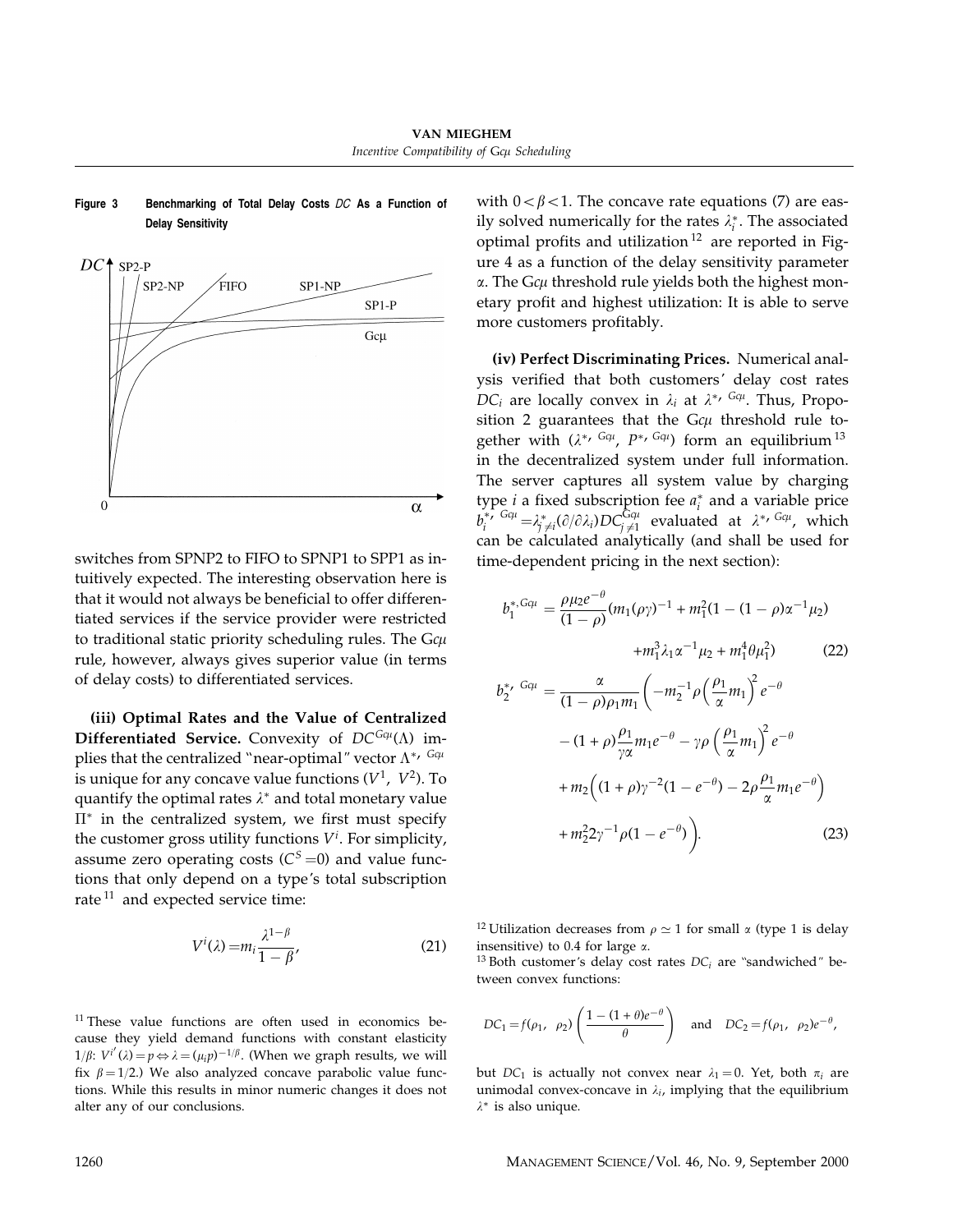

### Figure 4 Comparing Differentiated Service Under Different Scheduling Rules to FIFO: Optimal Centralized Profits and Utilization

## 6. Price and Service Discrimination Under Asymmetric Information

Section 3 showed that, under full information, the firm can choose grades, prices, and scheduling that coordinate the system so that customers self-select the centralized-optimal rates. With full information, perfect service discrimination and grade incentive compatibility is easily accomplished through typedependent scheduling. Variable prices only had one remaining task: inducing the correct choice of aggregate rate by each type. With grade and rate IC, the server captures all system profits through perfect price discrimination.

Under asymmetric information, however, the server cannot observe the type of each job and scheduling and pricing can only be based on coarser grade information (queuing classes correspond to grades). In general, this results in imperfect price and service discrimination. Lacking sufficient information, the server can no longer perfectly align customer incentives with the optimal centralized objectives. That may lead to an equilibrium that differs from the centralized optimal  $(\lambda^*, r^*)$ , resulting in a *coordination loss*, denoted by  $\Delta$ , where  $\Delta = \Pi^* - \pi^S - \sum_{i=1}^m \pi^i \geq 0$ . Moreover, the service provider may no longer be able to extract all system profits and has to share them with customers. The next subsection, however, shows that, in a simplified model, scheduling and prices can perfectly coordinate the system by inducing both the right grade choice and the right rate choice into each grade.



We now describe a special case of our model, which we call the atomistic model, that has been introduced by Mendelson (1985) and adopted by Lederer and Li (1997) and Mendelson and Whang (1990), among others. Market segment or type  $i$  now consists of many atomistic customers who each decide individually whether or not to subscribe at an infinitesimal rate. As before, type  $i$  customers share the same delay cost function  $C<sup>i</sup>$  but are heterogeneous in that they derive different value from processing. Similar to traditional demand curves in economics, type  $i$ customers can be ordered in decreasing value and it is convenient to endow them with a ''label": the customer with label  $x^i$  receives value  $v^i(x^i) dx^i$  from service at rate  $dx^{i}$ . With each customer receiving infinitesimal value, the surplus and thus fixed fee is infinitesimal ( $a_i = 0$ ) and pure variable prices  $\tilde{b}_i^*$  are socially optimal (tildes denote atomistic model). As before, customers can subscribe to multiple grades  $k: dx^{i} = \sum_{k} dx^{i}_{k}$ . When subscribing to grade  $k$  at rate  $dx_k^i$ , the customer incurs the self-regulating delay cost  $[E^*_{\Lambda}C^i(t_k) + \sum_{j \neq k} (dx^i_j) (\partial/\partial \lambda^i_k)E^{r^*}_{\Lambda}C^i(t_j)] dx^i_k$  and the charge  $\tilde{b}_k^* dx^i_k$ , which simplify (to first order) our profit expression (11) to:

$$
\tilde{b}_{k}^{i}(x^{i}) = v^{i}(x^{i}) - \mathbf{E}_{\Lambda}^{r^{*}} C^{i}(t_{k}) - \tilde{b}_{k}^{*}.
$$
 (24)

As before in §3, a central planner with full information makes queuing classes type specific. Let  $\lambda_i$  denote the label of the "marginal type i customer" who is indifferent between subscribing to grade *i* or not:  $\tilde{b}_i^i(\lambda_i) = 0$ . By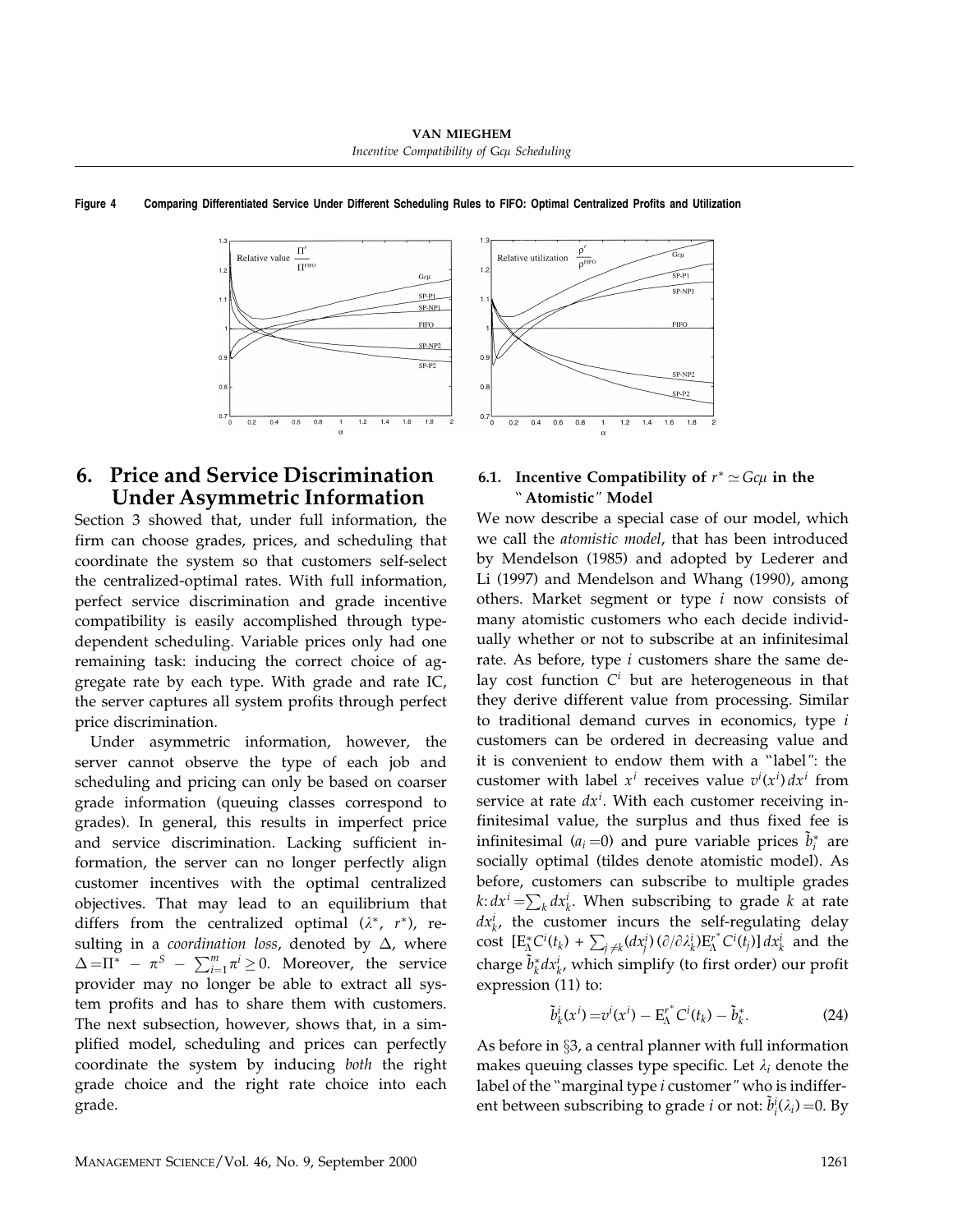VAN MIEGHEM Incentive Compatibility of Gcµ Scheduling

construction,  $v^i(x^i)$  decreases in  $x^i$ , so that all customers with labels  $x^i < \lambda_i$  have  $\tilde{b}_i^i(x^i) \ge 0$  and subscribe.<sup>14</sup> The aggregate result of the atomistic customers' individual decisions is as before: type  $i$  rate, value, and delay cost are  $\lambda_i = \int_0^{\lambda_i} dx^i$ ,  $V^i(\lambda_i) = \int_0^{\lambda_i} v^i(x^i) dx^i$  and  $DC_i = \lambda_i E_{\Lambda}^{r^*} C^i(t_i)$ . Thus, Proposition 1 applies verbatim to the atomistic model. Comparing, as before in Proposition 2, individual optimality  $(\tilde{b}_i^i(\lambda_i^*)=0)$  with centralized optimality (7) yields the socially optimal variable price:

$$
\tilde{b}_i^* = c_i(\Lambda^*) + \sum_{j=1}^m \lambda_j^* \frac{\partial}{\partial \lambda_i^i} E_{\Lambda^*}^{r^*} C^j(t_j). \tag{25}
$$

Hence, adopting the atomistic model moves the externality  $\lambda_i^*(\partial/\partial \lambda_i) E^{\mathbf{r}^*}_{\Lambda} C^i(t_i)$  that the marginal type *i* customer inflicts on higher valued type i customers from our profit expression (11) to the price  $\tilde{b}_i^*$ . The results of Lederer and Li (1997) and Mendelson and Whang (1990) now directly extend to arbitrary delay cost structures and the dynamic Gc $\mu$  rule:

PROPOSITION 4. Under asymmetric information,  $(n^* = m,$  $\lambda^*$ ,  $\tilde{b}^*$ ,  $r^*$ ) is a socially optimal equilibrium in the atomistic model if marginal operating costs and service time distributions are homogeneous (i.e., type independent): The prices  $\tilde{b}^*$  and the scheduling rule r $^*$   $\simeq$  Gcµ are grade and rate incentive compatible.

PROOF. Suppose the mechanism was not grade IC. Then, there would exist an atomistic type  $i$  customer with label  $x \leq \lambda_i$ , that has incentive to submit to a grade  $j\neq i$  so that  $\tilde{b}_j^i(x)$   $>$   $\tilde{b}_i^i(x)$ . The term  $v^i(x)$  cancels and substituting (25) into (24) yields, with  $c_i(\Lambda^*) = c_i(\Lambda^*)$ :

$$
E_{\Lambda}^{r^*} C^i(t_j) + \sum_{j'=1}^m \lambda_{j'}^* \frac{\partial}{\partial \lambda_j^j} E_{\Lambda^*}^{r^*} C^{j'}(t_{j'})
$$
  

$$
< E_{\Lambda}^{r^*} C^i(t_i) + \sum_{i'=1}^m \lambda_{i'}^* \frac{\partial}{\partial \lambda_i^i} E_{\Lambda^*}^{r^*} C^{i'}(t_{i'}).
$$
 (26)

With equal service time distributions  $(F^i = F^j)$ , type  $i$  jobs and type  $j$  jobs are indistinguishable from a scheduling perspective. Thus, adding an infinitesimal rate  $dv$  of either type  $i$  jobs or type *j* jobs to grade (=class) *j* impacts delay distributions, and thus expected delay costs, identically:  $(\partial/\partial \lambda_j^i) E^{r^*}_{\Lambda} C^{j'}(t_{j'}) dv = (\partial/\partial \lambda_j^j) E^{r^*}_{\Lambda} C^{j'}(t_{j'}) dv.$  Hence, (26) simplifies to  $(\partial/\partial \lambda^i_j)DC^{r^*}_\Lambda\! (\partial/\partial \lambda^i_i)DC^{r^*}_\Lambda\! <$  0, which means that total delay costs  $DC<sub>A</sub><sup>r*</sup>$  would decrease by reallocating an infinitesimal rate  $dv$  of type  $i$  from queue class *i* to queue class  $j \neq i$ . This would contradict the optimality of  $r^*$  for any flow vector  $\Lambda$ . Hence, there exist no *x*, *i*, or  $j \neq i$  that satisfies  $\tilde{b}_j^i(x) > \tilde{b}_i^i(x)$ . Thus, the mechanism is grade IC and, by construction of the prices  $\tilde{b}^*$  so that  $\tilde{b}_i^i(\lambda_i^*) = 0$ , also rate IC.

With ''one-dimensional types" that are differentiated along a single dimension (say value), Clarke (1971) and Groves and Loeb (1975) showed that charging a customer his or her ''full externality," which is the difference between  $\Pi^*$  and the optimal system profits that obtain when that customer would not be present, is incentive compatible. With homogeneous service times, types differ in value and delay costs, but only delay costs create externalities so that types are essentially one-dimensional. In addition, with atomistic customers (25) equals the full externality and hence yields incentive compatibility, in agreement with Clarke-Groves-Loeb. The next section discusses the case of heterogeneous service times,  $15$  monopoly pricing and nonatomistic customers.

#### 6.2. Incentive-Compatibility in the '' General" Model

In general, the optimal design problem under asymmetric information with multidimensional types is intractable and involves a calculus of variation problem over all possible pricing functions and scheduling rules. Our mode of approximate analysis, however, makes the scheduling problem tractable: in §4 we specified the G $c\mu$  rule for the general case of asymmetric

<sup>&</sup>lt;sup>14</sup> Hence, in the atomistic model, variable prices are no longer perfectly discriminating because all type i customers with labels  $x_i < \lambda_i$  have a higher "reservation price" than  $\tilde{b}_i^*$  and enjoy a customer surplus.

<sup>&</sup>lt;sup>15</sup> Lederer and Li (1997) argue that there is no information problem if a job's type can be ascertained by its processing requirements. That is the case for deterministic service times, or if the service times distributions of different types do not overlap. If they do, one must resort to service-time-dependent pricing as in §6.2.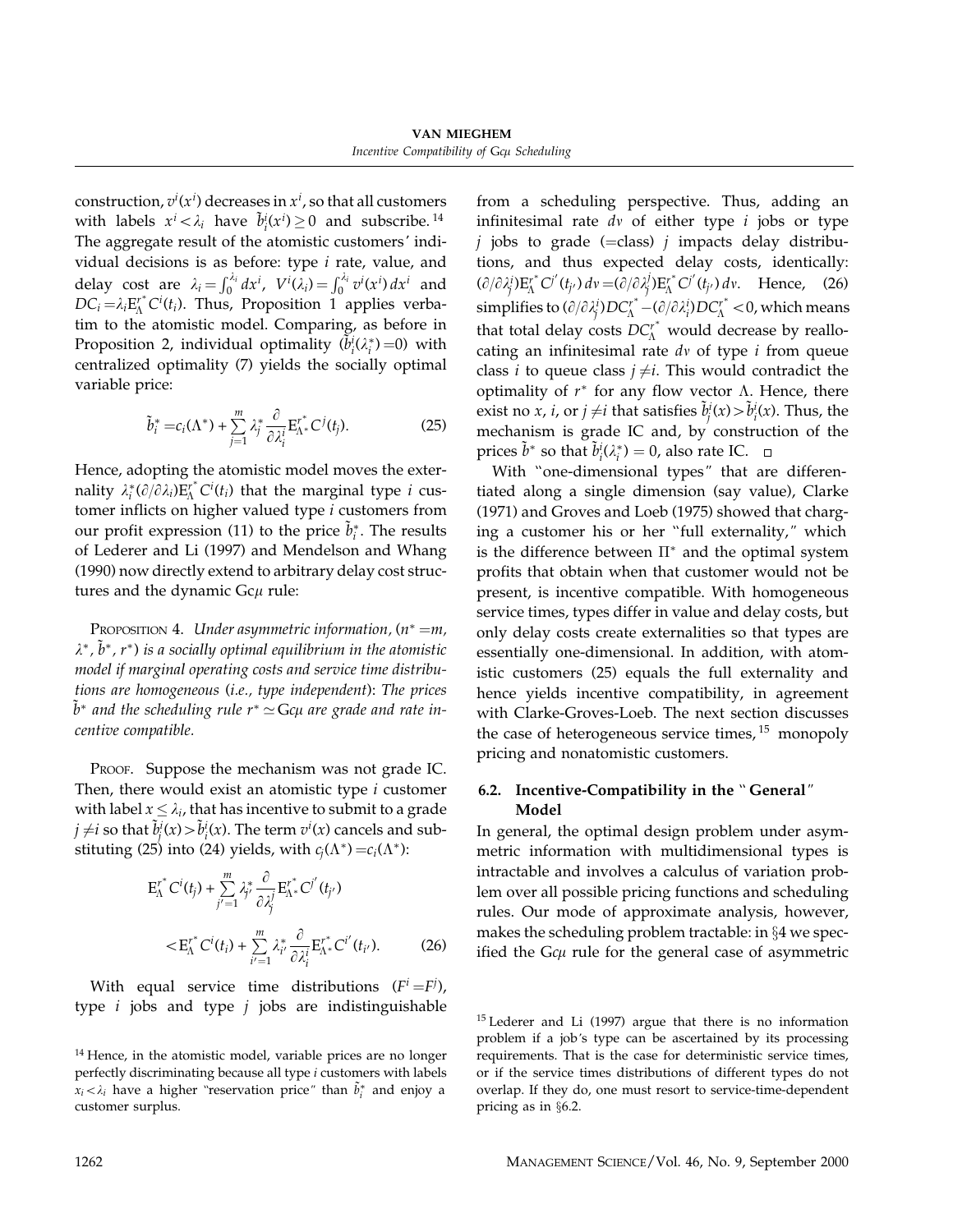information. In practice, the calculus of variation pricing problem is approximated by an optimization over a parametrized family of pricing functions. We consider two pricing families: (1) Single-plan pricing charges each customer a two-part tariff  $P^{SP}(\lambda) = a + \sum_{k=1}^{n} b_k \lambda_k$ for its subscription vector  $\lambda$ . (Without the fixed subscription fee, *a*, this reduces to linear pricing.) One could consider multipart tariffs, but typically most gains are captured by a two-part tariff relative to linear pricing, as will be illustrated shortly. (2) Under multiplan pricing, each customer must choose one plan from a menu that specifies  $p$  two-part tariffs and is charged  $P^{MP}(\lambda) \in \{a_l + \sum_{k=1}^n b_{lk}\lambda_k : l = 1, \ldots, p\}.$ 

The executable proposal under asymmetric information becomes: (i) Fix a number of service grades  $n$  and characterize the G $c\mu$  rule under asymmetric information for the delay cost functions at hand. (ii) Calculate the associated delay distributions and total expected delay cost DC∗. (iii) Fix a pricing plan and vectors  $a$  and  $b$ , and find the associated Nash equilibrium rates  $\lambda^{i}(a, b)$ by solving the system of first-order constraints (10). Calculate corresponding customer and server profits  $\pi^{i}(a, b)$  and  $\pi^{S}(a, b)$  via (1) and (5). (iv) Optimize over vectors  $a$  and  $b$  by iterating step (iii) to maximize either system profits  $\Pi = \pi^S + \sum_i \pi^i$  for social pricing or server profits  $\pi^S$  for monopoly pricing. (v) Optimize over number of grades  $n$ .

To investigate the possibility of perfect coordination it is reasonable to first restrict the search to perfect service-discriminating mechanisms by setting  $n = m$  and imposing the grade IC conditions (11). This simplifies the optimization because now  $\lambda_k^i_{j \neq i} = 0$  leaving only *m* unknown rates, but at the expense of adding the grade IC constraints. One would use the perfectly discriminating prices  $b^*$  from Proposition 2 as the initial conditions for the variable prices  $b$ . In the special case that the centralizedoptimal rates  $\lambda^*$  are still an equilibrium (as in the atomistic model), perfect coordination is achieved and no further optimization is needed under social welfare maximization:  $n^* = m$ ,  $\lambda^*$ , and  $b^*$  are socially optimal. If, however, another rate vector than  $\lambda^*$  provides the optimal grade IC equilibrium, then one should also optimize over the class of not-grade-IC mechanisms because the best imperfect discriminating mechanism Figure 5 Relative System Profits Under Social Welfare Maximization Under Full Information with Perfect Price Discrimination (F) and Under Asymmetric Information with Dual Plan (DP) and Linear Pricing (L) for Our Example with  $\alpha$   $=$  0.1 and  $\mu$ <sub>i</sub>  $=$  1



may conceivably outperform the best perfect service discriminating mechanism. Even if  $(\lambda^*, b^*)$  form a socially optimal equilibrium, the server may extract a larger profit  $\pi^S$  with another equilibrium under monopoly pricing. In the remainder of this section, we will investigate whether a perfect-service discriminating equilibrium is actually optimal or not.

Until to date, we have not been able to present a simple price expression as in Proposition 4 for the not-atomistic model under asymmetric information. (Clearly, charging the full externality does the trick, but that expression is complex.) The reason is the presence of the term  $\lambda_i^* (\partial/\partial \lambda_i) E_{\Lambda}^{r^*} C^i(t_i)$  in (11) in the general model, rather than in the price term (25) in the atomistic model. In addition, with finite-sized customers, the ''full externality" typically differs from its differential approximation that appears in the central-optimal prices  $b^*$  and it seems unlikely that the prices  $b^*$  could be shown in general to be rate IC (although our results below suggest they may be). Therefore, we will restrict attention in the remainder to our two-type example of §5, but now under asymmetric information, an highlight some insights.

• In our example, the prices b<sup>∗</sup> remain grade and rate IC with the Gcµ rule in the general model under social welfare maximization, but not under monopoly maximization. The optimized system profits for our example from §5 under social welfare maximization are shown in Figure 5 assuming homogeneous service times  $\mu_1 = \mu_2 = 1$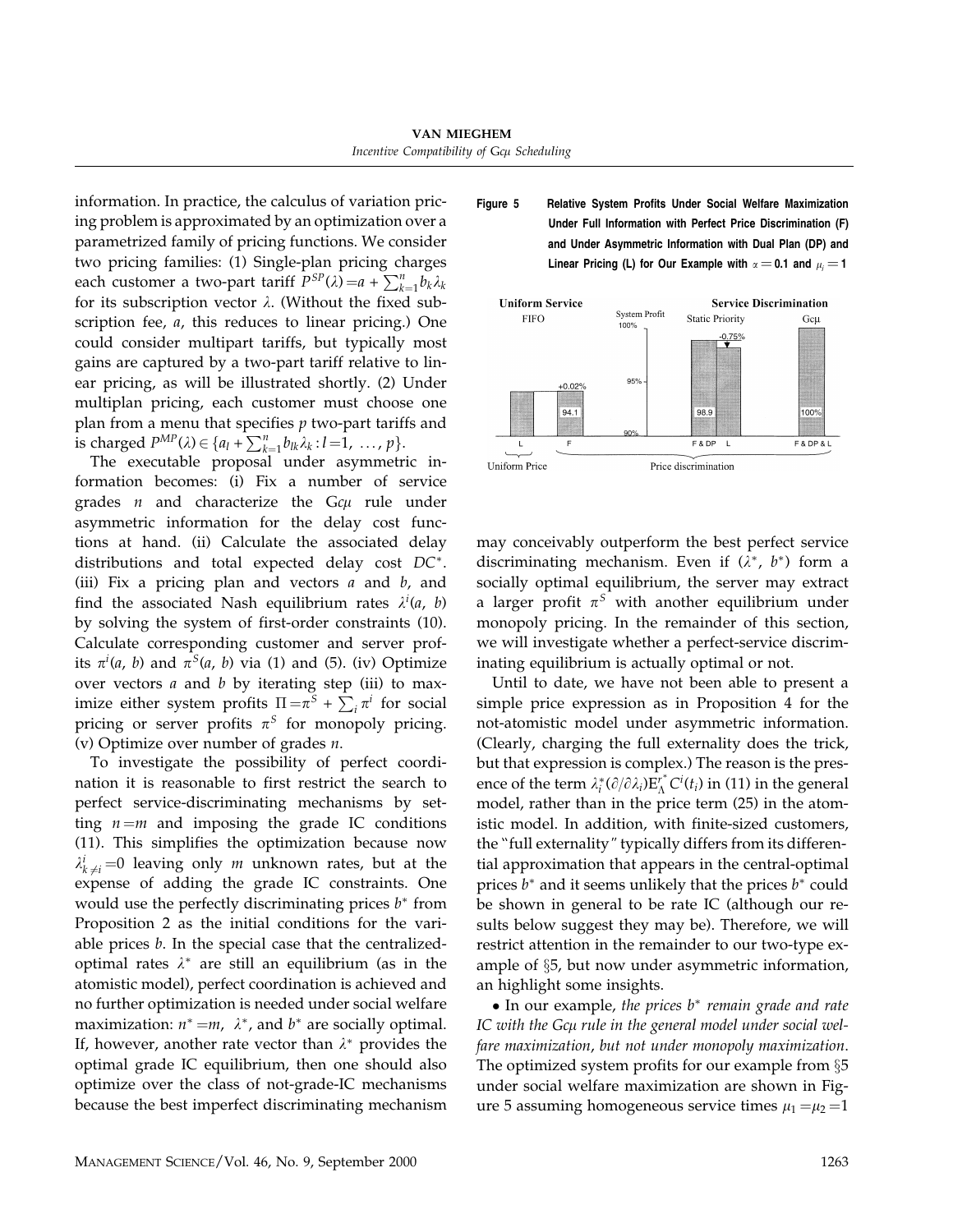



and  $\alpha$  =0.1. As expected, using suboptimal traditional scheduling rules yields a positive coordination loss, which is exacerbated under asymmetric information. With the dynamic G $c\mu$  rule, however, no value is lost and the prices  $b_i^{*}$  Gq<sup>i</sup> of (22) and (23) perfectly coordinate the system (adopting the G $c\mu$  rule as a proxy for the unknown optimal rule  $r^*$  to verify numerically that  $\Delta \simeq \Delta|_{r^* \simeq G \cdot \mu} = 0$  for all  $\alpha \in [10^{-4}, 10^4]$ ). This suggests that Proposition 4 may well extend to notatomistic customers. Under server profit maximization (monopoly pricing), however, the G $c\mu$  rule incurs a coordination loss as shown in Figure 6.

• The example shows that the addition of a fixed subscription fee has the largest gain relative to linear monopoly pricing. A single two-part tariff allows the service provider to extract all system profits under differentiated service, more than doubling his profit compared to linear pricing (Figure 6). Under social welfare maximization, however, single-plan two-part tariffs in essence reduce to linear pricing because the specific allocation of profits is immaterial.

 $\bullet$  Negative feedback in the Gc $\mu$  induces grade IC. It is not surprising that static preemptive priority rules suffer from an increased coordination loss under asymmetric information. If they were to use the perfect discriminatory prices  $b^*$ , the lowest grade corresponding to the lowest priority service would be free because it imposes no externality cost on higher grades. Costless service may tempt the customers who in the centralized system should be using higher priority grades at higher price to ''cheat" and also submit to the lowest priority grade. The G $c\mu$ , rule, however, uses negative feedback control to actively discourage cheating: it charges positive prices and ''threatens" to

adjust its scheduling to counteract cheating. Indeed, assume customer 2 were to shift some of its load to grade 1. The G $c\mu$  rule would increase its threshold (Figure 2), which would increase the QoS of grade 2 and reduce grade 1's QoS to discourage customer 2 from cheating. This shows how dynamic scheduling can improve price discrimination.

• Service-time dependent pricing is needed to induce grade IC and perfect coordination with heterogeneous service times. It is surprising that the perfect discriminatory prices  $b^*$ , deduced under full information, remain optimal with the G $c\mu$  rule under asymmetric information in Proposition 4 and in our example. It is not true that those simple prices are always optimal: Under heterogeneous service times and social welfare maximization, the  $G\epsilon\mu$  rule incurs a coordination loss if  $\alpha < 0.6$  ( $\forall \mu_i \in [0.1, 10]$ ). For example, for  $\alpha = 0.1$ and  $\mu = (10, 2)$ , the prices  $b^{*, G\alpha\mu} = (0.015, 0.376)$  are no longer grade IC.

The perfect discriminatory price  $b_i^*$ ,  $G\alpha_i$  specifies the charge for a type  $i$  job, which is known to take an average of  $m^{i}$  =1/ $\mu^{i}$  time-units of the server. Typically, shorter jobs will be priced lower so that under asymmetric information a type with long jobs  $(m=1/2$  in the example with  $b_2^*$ ,  $G_{\text{cut}} = 0.376$  may find it better to use grades designed and priced for types with shorter jobs  $(m=1/10$  with price 0.015). To counteract this, Mendelson and Whang (1990) proposed a pricing scheme that is quadratic in the actual service time for static-priority rules and linear delay costs. With service time dependent (TD) pricing, customer  $i$  anticipates a variable price  $Eb_k(\tau^i)$  for grade k, giving the service provider additional control to counteract cheating. For TD prices to be perfectly coordinating, they must be grade IC and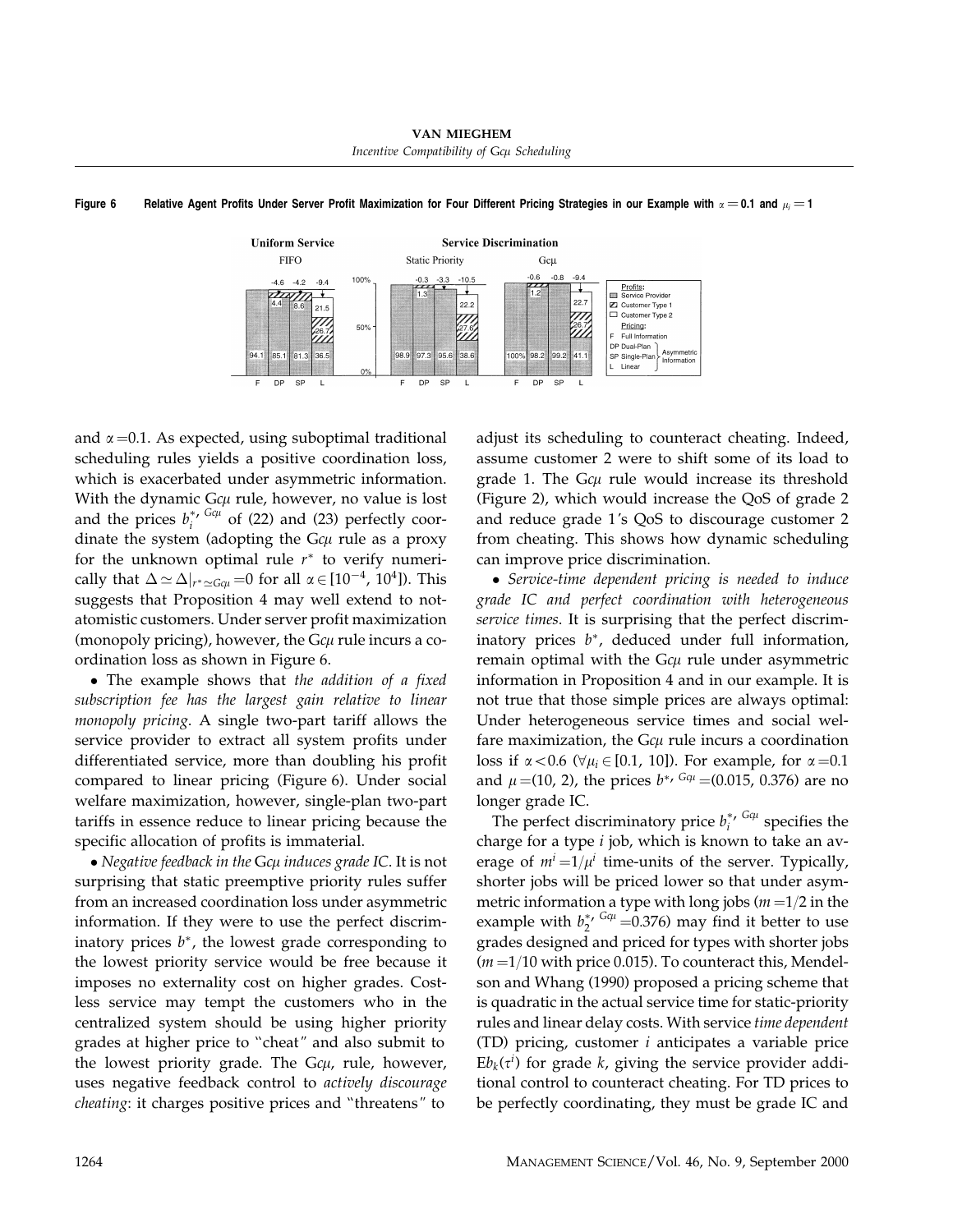coincide with the perfect discriminatory prices in expectation to induce rate IC:  $Eb_i^{r^*}(\tau^i) = b_i^*$ .

In our example, inspired by (22) and (23), which can be written as  $b_i^{*G\mu} = \sum_{j=0}^4 \beta_j^i m_i^j$ , we propose the TD prices:  $b_i^{G\alpha\mu}(t) = \max\{b_i^{*G\alpha\mu},\ \sum_{j=0}^4 \beta_j^i(t_i^j/j!) \}$  for which  $Eb_i^{Gcu}(\tau^i)=b_i^{*Gcu}$ , so that these prices are perfectly coordinating if they are grade IC. For our example with  $\alpha$  =0.1 and  $\mu$  =(10, 2) types 2's price if it were to choose grade 1 now becomes  $Eb_1^{Gqu}(\tau^2) = 5.217$ , which is much larger than type 1's price for that grade,  $b_1^{*, G\alpha} = 0.015$ , thereby discouraging type 2 from cheating. We verified that these TD prices are indeed grade and rate IC and thus perfectly coordinating for all  $\mu_i$  and  $\alpha$  in  $[10^{-1}, 10]$ .

• The example shows how *service-time* dependent prices can be designed from expanding the perfect discriminatory prices in terms of the service times. Notice that many expansions may work  $16$  so that coordinating TD prices need not be unique. On the other hand, we have no guarantee that coordinating TD prices always exist.

• Multiplan pricing may further improve system performance. It allows more control variables and will not reduce system profits because it includes single-class pricing as a special case. Under social welfare maximization, dual plan pricing can improve system performance by giving customers better incentive to truthfully reveal their type. For static priority rules, this can eliminate the increased coordination loss due to asymmetric information (Figure 5).

• Restricting attention to perfect service discrimination (grade IC) with multiplan pricing may decrease server profits relative to single-plan pricing. For example, under server profit maximization (Figure 6), dual plan pricing may increase server profits under FIFO and static priority rules, while under  $Gc\mu$  making the server worse of than single-plan pricing. (For other  $\alpha$  parameters, the reverse can happen.) It may be surprising that multiplan pricing may benefit customers at the expense of the service provider. The culprit is the restriction to perfect service discrimination and offering a two-part tariff  $P_k(\lambda) = a_k + b_k \lambda_k$  associated with each service grade k. While multiplan pricing adds more control variables to the server, it also imposes discrete choice on the customers, which adds more grade incentive compatibility constraints. Indeed, multiplan pricing is more intricate than single-plan pricing for which the equilibrium vectors  $\lambda^i$  solve the first-order differential conditions (10). It involves the calculation of equilibrium vectors  $\lambda^i$  and corresponding customer profits  $\pi^{i}$  in each subgame that assumes a particular customer choice vector of plans, and the identification of a (subgame perfect) Nash equilibrium choice vector, which adds incentive compatibility constraints in the form of discrete choice conditions. The result of more variables and more constraints is case specific: server profit may increase or decrease relative to single-plan pricing (as it does in our example depending on the value of parameter  $\alpha$ ).

For our two-type example, each subgame requires calculating customer equilibrium rates  $\lambda_{k_1k_2}^i$  and profits  $\pi_{k_1k_2}^i$  by solving the first-order conditions (10) assuming customer  $i$  chooses plan  $k_i$ . Notice that the scheduling rule reduces to FIFO if both types choose the same plan. Denoting plan 0 for not subscribing, profits in all subgames can be summarized in a pay-off matrix:

$$
\begin{bmatrix}\n(0, 0) & (0, \pi_{01}^2) & (0, \pi_{02}^2) \\
(\pi_{10}^1, 0) & (\pi_{11}^1, \pi_{11}^2) & (\pi_{12}^1, \pi_{12}^2) \\
(\pi_{20}^1, 0) & (\pi_{21}^1, \pi_{21}^2) & (\pi_{22}^1, \pi_{22}^2)\n\end{bmatrix}.
$$

The equilibrium customer plan and rate choice for the multiplan price menu must form a Nash equilibrium choice vector  $(k_1^*, k_2^*)$  =(1, 2), which adds the discrete choice IC constraints that  $\pi_{12}^1 \ge \max(0, \pi_{22}^1)$  and  $\pi_{12}^2 \ge \max(0, \pi_{11}^2)$ . The profit-maximizing dual pricing plan menu, then, is found by optimizing  $\pi^S = P_1(\lambda_{12}^1) +$  $P_2(\lambda_{12}^2)$  over  $\{a_1, b_1, a_2, b_2\}$  and defines a subgame perfect Nash equilibrium to our decision problem.

## 7. Concluding Remarks

This article presents theory and tools to study social and monopoly pricing of heterogeneous customers, each wanting a specific service and each having a delay sensitivity for that service. Our main results can be

<sup>&</sup>lt;sup>16</sup> In our example, the terms  $\beta_j^i$  contain  $\theta$  and  $\rho$ , which can actually be further expanded into  $m_i$ , yielding another, but more complex, TD price. Also, the term in  $m_2^{-1}$  is captured into  $\beta_0^2$ because no moment E( $\tau^2$ )<sup>k</sup> yields  $m_2^{-1}$ .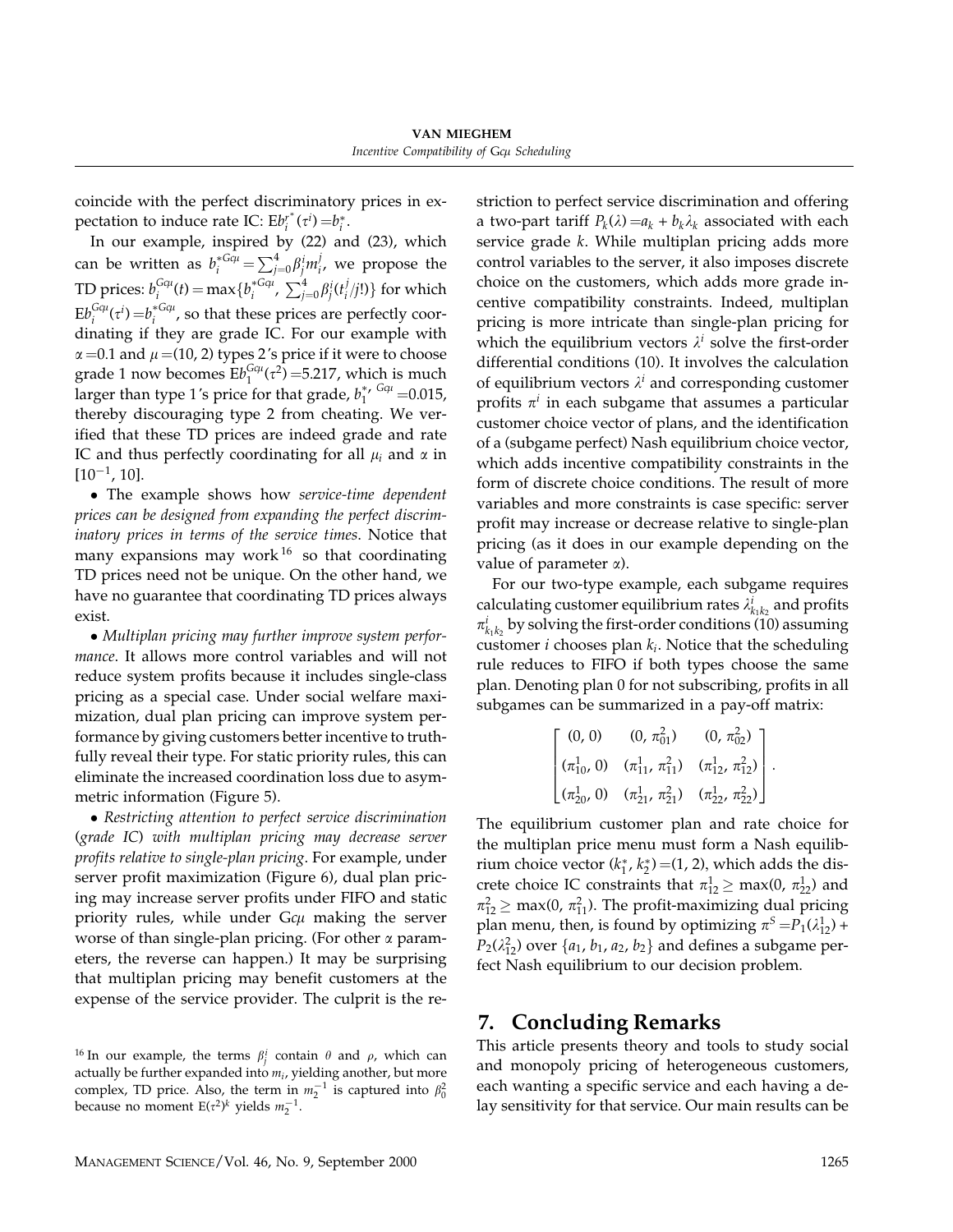summarized as:

1. From a modeling perspective, we introduce delay cost curves that allow a flexible description of quality sensitivity.

2. We propose a comprehensive executable approach that analytically specifies scheduling, delay distributions and prices for arbitrary delay sensitivity curves. The tractability of this approach derives from porting heavy-traffic Brownian results into the economic analysis. The G $c\mu$  scheduling rule that emerges is dynamic so that in general service grades need not correspond to a static priority ranking.

3. We introduce the notions of grade and rate incentive compatibility to study this system under asymmetric information and establish them for G $c\mu$  scheduling when service times are homogeneous and customers atomistic. We illustrate with a benchmarking example and extend to time-dependent and multiplan pricing to strive for incentive compatibility with heterogeneous service times and not-atomistic customers.<sup>17</sup>

<sup>17</sup> My brother Piet Van Mieghem introduced me to differentiated QoS in communication networks and motivated this study. I am also grateful to Philipp Afèche, Mike Harrison, and Rakesh Vohra for many stimulating discussions, and to area editor Paul Glasserman and two anonymous referees for helpful questions and suggestions.

#### Appendix. Intuition Behind the  $Gc\mu$  Rule and Proposition 3

The G $\epsilon$ µ rule is founded on three facts from queuing theory that are best described in terms of the total workload process W, which measures the total amount of work (in time units) that is waiting: E[W|N] =  $\sum_{j=1}^{q} N_j/\mu_j$ . First, total workload is invariant for scheduling rules that do not idle when there is work present in the system. Indeed, new arrivals contribute to an increase in EW at (average) rate  $\rho$ , while serving drains EW at rate 1 regardless of which class is served, yielding a net decrease of EW at rate  $1 - \rho$ , as long as there is work present. The scheduling rule, however, does impact how this total workload W is distributed over the different classes: when serving class k, its average class workload EW<sub>k</sub> decreases at rate  $1 - \rho_k$ , while arrivals increase the average workload of any other class j at rate  $\rho_i$ . The two other facts follow in heavy traffic: class workloads "live on a faster timescale" than the total workload process. Indeed, as  $\rho \rightarrow 1$ , total workload hardly changes, while class workloads keep changing at a finite rate. At the timescale of the total workload, it is as if one can almost instantaneously shift workload away from one class to the other classes by serving that class for an infinitesimal amount of time while the total workload is unchanged. Third, in well-behaved heavy traffic limit systems, the class workload process "converges":  $W_k/W$  approaches a W-dependent constant. In effect, scheduling switches among classes precisely so as to keep  $(W_1, W_2, ..., W_d)$ close to the point  $g_k(W)$  on the switching curve. Aside from fast, but small disturbances around the switching curve, the  $W_k$  thus follow the W movement and change very slowly. Meanwhile many class k jobs flow through the system at rate  $\lambda_k$  while  $(W_1, W_2, \ldots, W_q)$  remains relatively constant. "It is as if a job takes a snapshot of the network when it enters and all queues remain at that same value during the job's sojourn throughout the network" (Reiman 1982, p. 413). In Van Mieghem (1995), we apply Little's law to yield the state-dependent delay:

$$
t_k \stackrel{\text{distribution}}{\simeq} \frac{N_k}{\lambda_k} \stackrel{\text{distribution}}{\simeq} \frac{W_k}{\rho_k}.
$$
 (27)

Using (27), the instantaneous delay cost rate can be expressed in terms of class workloads as  $\sum_{i} k_k \lambda_k^i C^i(w_k/\rho_k)$ . The intuition behind the G $\omega$  rule then is to "distribute" the total workload  $W = \sum_{k=1}^{n} W_k$  over the different classes such that this delay cost rate is minimized at each point in time. This greedy costminimizing allocation of total workload W to class workloads is found by solving (13) and (14) and represented as  $W_k = g_k(W)$ . As a positive sum of convex functions,  $\sum_{i,k} \lambda_k^i C^i(w_k/\rho_k)$  is convex so that  $W_k$  solves the sufficient first-order conditions:

$$
\sum_{i=1}^{m} \frac{\lambda_k^i}{\rho_k} c^i \left( \frac{W_k}{\rho_k} \right) - v_k = \sum_{i=1}^{m} \frac{\lambda_k^i}{\rho_{k'}} c^i \left( \frac{W_k}{\rho_{k'}} \right) - v_{k'}
$$
\n
$$
\forall \text{ classes } k \text{ and } k', \qquad (28)
$$

with  $W_k v_k = 0$  and  $\sum_k W_k = W$ , where  $v_k \ge 0$  is the Lagrange multiplier on the nonnegativity constraint of  $w_k$ . Recognizing that  $W_k/\rho_k = N_k/\Lambda_k$ , shows that the G $c\mu$  rule with index<sup>18</sup> (12) attempts to implement the first-order conditions (28). Finally, using (27), we have that the delay distribution  $F_k^{Gqu}(t) = Pr(t_k \le t) \simeq Pr(g_k(W) \le \rho_k t) = F_W(g_k^{-1}(\rho_k t)).$  Notice that this approach is consistent with the conservation law: overall average delays  $\sum_k (\rho_k / \rho) t_k$  equal the FIFO delay  $t^{\text{FIFO}} \simeq W/\rho$ .

<sup>18</sup> Given (27), an alternative implementation of the G $\varphi$  rule keeps track of arrival times and replaces  $N_k/\Lambda_k$  in the index (12) by the "age"  $A_k$  of the oldest job in each class.

#### References

- Afèche, P., H. Mendelson. 2000. Market structure in congestible tandem networks. Technical report, North-western University, Evanston, IL.
- Ayhan, H., T. L. Olsen. 2000. Scheduling of multi-class singleserver queues under nontraditional performance measures. Oper. Res. 48(3) 482-489.